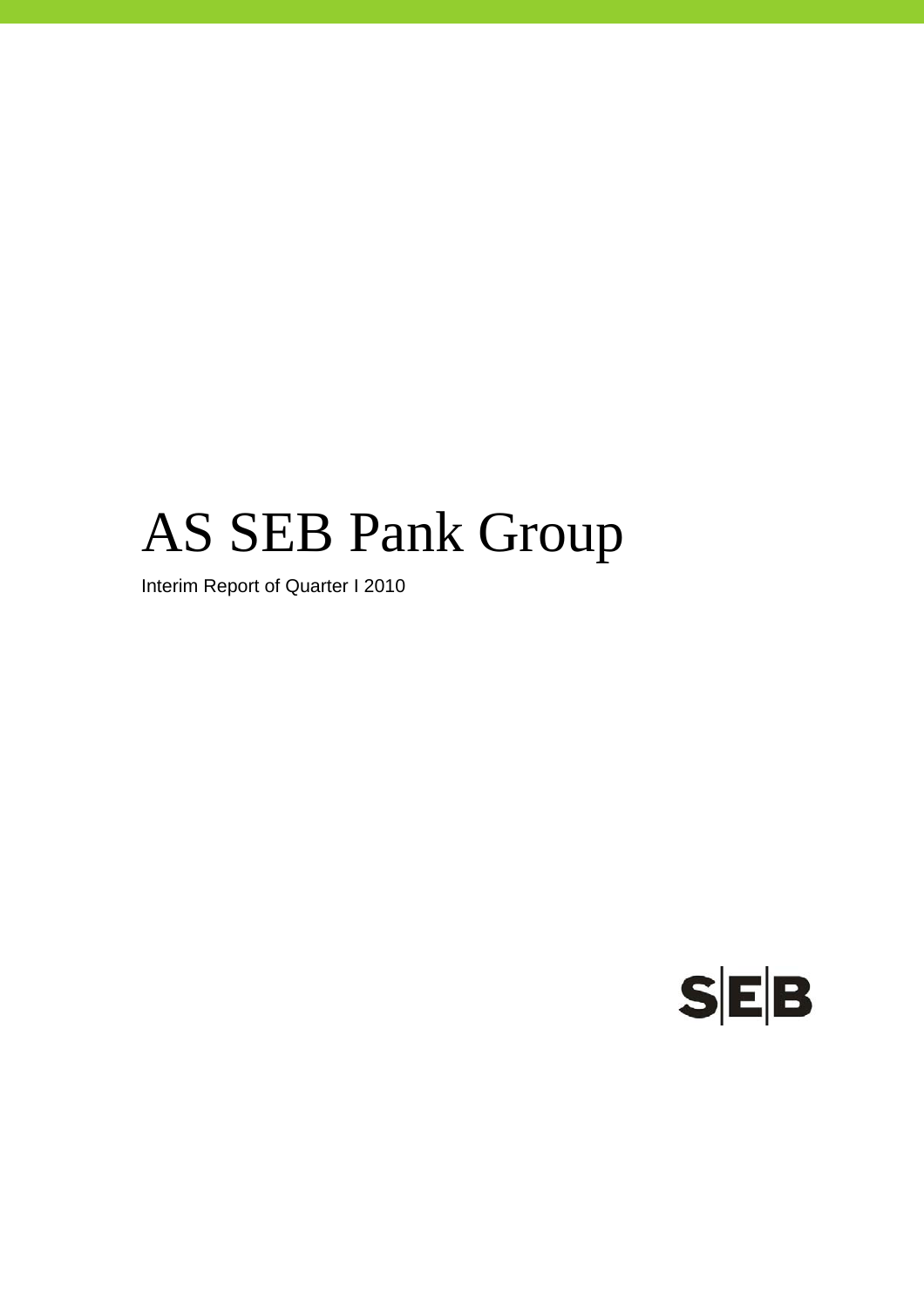#### **Contents** p.

|      |                                                                                                                                                    | $\overline{2}$ |
|------|----------------------------------------------------------------------------------------------------------------------------------------------------|----------------|
| I.   |                                                                                                                                                    | 3              |
| 1.   |                                                                                                                                                    | $\overline{3}$ |
| 2.   |                                                                                                                                                    | 3              |
| П.   | <b>Management Report</b><br><u> 1989 - Johann Barn, mars ann an t-Amhainn an t-Amhainn an t-Amhainn an t-Amhainn an t-Amhainn an t-Amhainn an </u> | 4              |
| 1.   | Credit institution's group as defined in Credit Institutions Law___________________________________                                                | $\overline{4}$ |
| 1.1. | Consolidated group<br><u> 2000 - 2000 - 2000 - 2000 - 2000 - 2000 - 2000 - 2000 - 2000 - 2000 - 2000 - 2000 - 2000 - 2000 - 2000 - 200</u>         | $\overline{4}$ |
| 1.2. | Changes in the consolidated group during the accounting period and plans for year 2010                                                             | 5              |
| 2.   |                                                                                                                                                    | 5              |
| 3.   |                                                                                                                                                    | $\overline{7}$ |
| 4.   |                                                                                                                                                    | 9              |
| 5.   |                                                                                                                                                    | 9              |
| Ш.   |                                                                                                                                                    | 11             |
| 1.   | Consolidated income statement                                                                                                                      |                |
| 2.   | Consolidated statement of comprehensive income<br><u>[11]</u> 11                                                                                   |                |
| 3.   |                                                                                                                                                    |                |
| 4.   |                                                                                                                                                    |                |
| 5.   |                                                                                                                                                    |                |
| 6.   |                                                                                                                                                    |                |
|      |                                                                                                                                                    |                |
|      |                                                                                                                                                    |                |
|      |                                                                                                                                                    |                |
|      | Note 4 Fee and commission income                                                                                                                   | 17             |
|      |                                                                                                                                                    | 17             |
|      |                                                                                                                                                    |                |
|      |                                                                                                                                                    |                |
|      | Note 8 Overdue Note 2014                                                                                                                           | 18             |
|      |                                                                                                                                                    |                |
|      | Note 10 Concentration of financial assets and liabilities by economic sector<br>20                                                                 |                |
|      |                                                                                                                                                    | 22             |
|      |                                                                                                                                                    | 23             |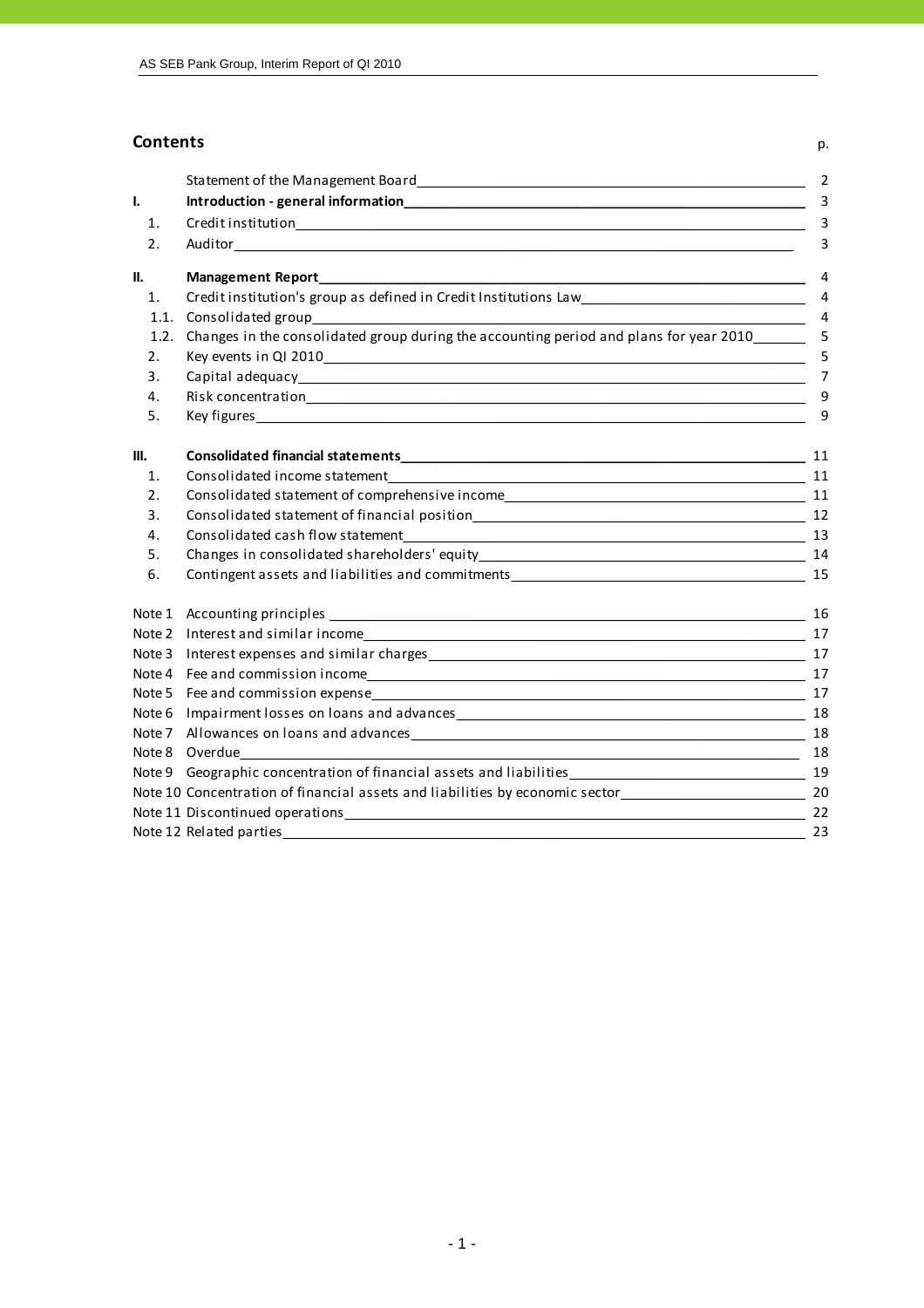# **Statement of the Management Board**

Management Board of AS SEB Pank is on an opinion that the Interim Report of Quarter I 2010 consists of the following parts and reports:

 Introduction – general information Management Report Consolidated Financial Statements **Notes** 

The financial and other additional information published in the Interim Report of Quarter I 2010 is true and complete. Consolidated financial statements give a true and fair view of the actual financial position, results of operations and cash flows of the group.

Consolidated financial statements have been compiled in accordance with the International Accounting Standard IAS 34 "Interim financial reporting" and in conformity with the requirements of Eesti Pank for publishing information. AS SEB Pank and subsidiaries of the consolidated group are assumed to be going concern.

Consolidated financial statements for the Quarter I 2010 are not audited.

Riho Unt Chairman of the Management Board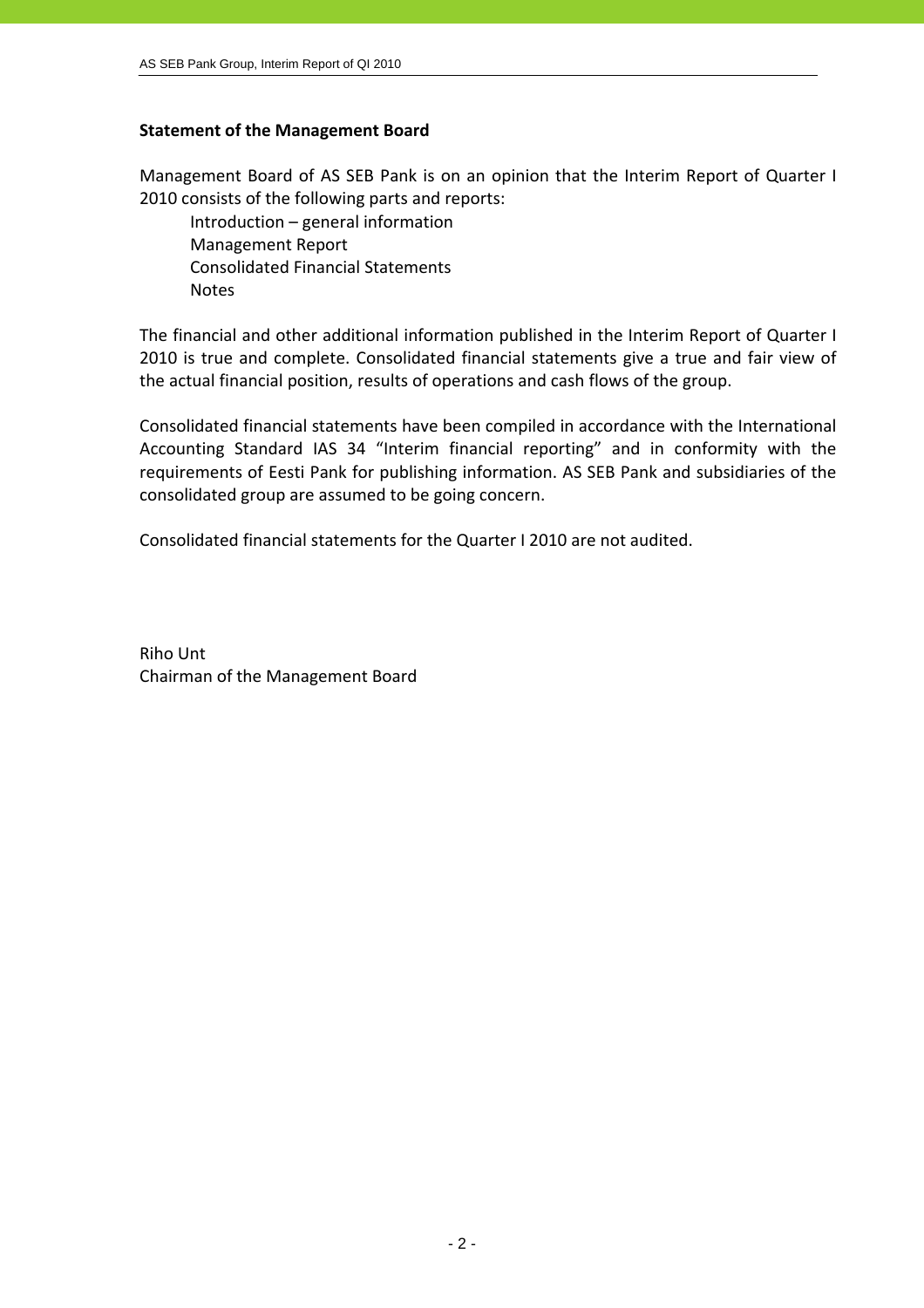## **I. Introduction ‐ general information**

# **1. Credit institution**

Company name AS SEB Pank Registered in Republic of Estonia Registry date 08.12.1995 Phone  $+372$  6 655 100 Fax +372 6 655 102 SWIFT EEUHEE2X e-mail info@seb.ee Internet homepage http://www.seb.ee

# **2. Auditor**

Registry code 10142876

Reporting date 31.03.2010

Address Tornimäe Str. 2, Tallinn 15010, Estonia Registry code 10004252 (Estonian Commercial Register)

Audit company and all the AS PricewaterhouseCoopers Address Pärnu Str. 15, 10141 Tallinn, Estonia

Reporting period 01.01.2010 ‐ 31.03.2010 Reporting currency **Estonian kroon (EEK)**, millions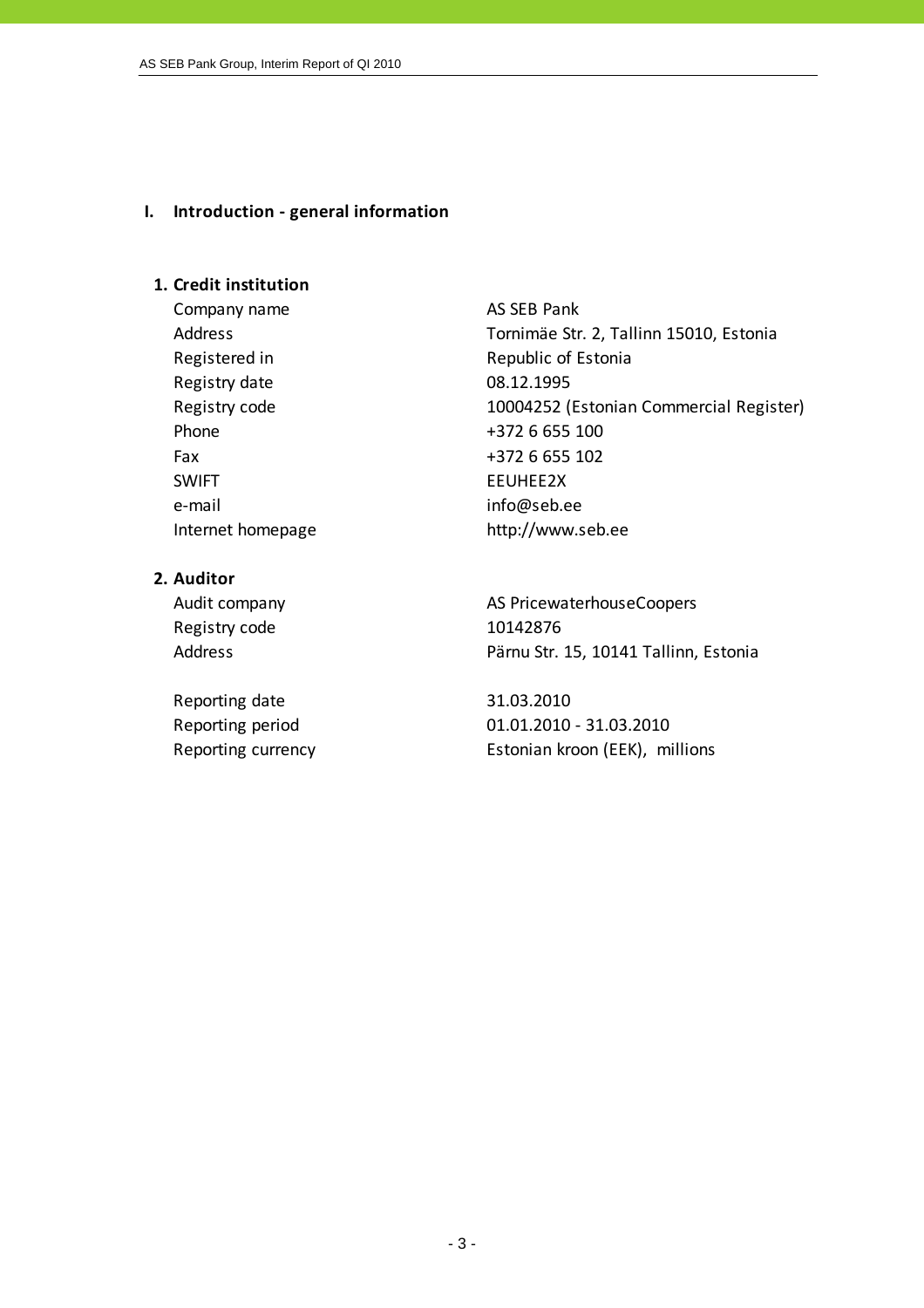# **II. Management Report**

# **1. Credit institution's group as defined in Credit Institutions Law**

# **1.1. Consolidated group**

 $31.03.10$ 

| Company name                 | Registry<br>code | Reg. date | <b>Address</b>        | Activity                                           | Holding***<br>(%) | At an<br>acqui-<br>sition<br>cost (EEK<br>mio) |
|------------------------------|------------------|-----------|-----------------------|----------------------------------------------------|-------------------|------------------------------------------------|
| AS SEB Liising               | 10281767         | 03.10.97  | Tallinn, Tornimäe 2   | Leasing                                            | 100.0%            | 23.4                                           |
| AS SEB Kindlustusmaakler*    | 10723587         | 16.01.01  | Tallinn, Tornimäe 2   | Insurance brokerage                                | 100.0%            | $\overline{\phantom{a}}$                       |
| AS Rentacar*                 | 10303546         | 20.10.97  | Haapsalu, Karja 27    | Leasing                                            | 100.0%            |                                                |
| AS SEB Varahaldus            | 10035169         | 22.05.96  | Tallinn. Tornimäe 2   | Asset management                                   | 100.0%            | 42.5                                           |
| AS Bangalo                   | 10088272         | 18.10.96  | Tallinn, Tornimäe 2   | Rental of computers                                | 100.0%            | 5.0                                            |
| AS SEB Enskilda              | 11354037         | 16.02.07  | Tallinn, Tornimäe 2   | Financial consulting                               | 100.0%            | 11.5                                           |
| SEB IT Partner Estonia OÜ**  | 10002566         | 20.11.95  | Tallinn, Liimi 1B     | IT consulting, programming                         | 35.0%             | 0.3                                            |
| AS Sertifits eerimiskeskus** | 10747013         | 27.03.01  | Tallinn, Pärnu mnt 12 | Data communication services                        | 25.0%             | 15.0                                           |
| OÜ TietoEnator Support **    | 11065244         | 30.08.04  |                       | Tallinn, Roosikrantsi 11IT consulting, programming | 20.0%             | 0.6                                            |
|                              |                  |           |                       |                                                    |                   | 98.3                                           |

All enterprises are registered in Estonian Commercial Register.

Parent company of the Group is AS SEB Pank, its activity is banking (information on page 3).

\* Consolidated subsidiaries of AS SEB Liising

\*\* Associates

\*\*\* For all investments the percentage of holding equals to both, the holding from the number of shares as well as from the number of votes.

The "consolidated group" in the meaning of Credit Institutions Law in Estonia and the "Group" for IFRS consolidation purposes are identical.

Non‐profit association SEB Heategevusfond is an association, not belonging to the consolidation group, registered on 06.01.2006. The founders of the association are AS SEB Pank and AS SEB Elu- ja Pensionikindlustus. The association is aimed at raising and distributing funds for charitable cause to organisations, dealing with children, who have been deprived of parental care. Upon dissolution of the association, the assets remaining after satisfaction of the claims of creditors shall be transferred to a non‐profit association or foundation with similar objectives, entered to the list of associations subject to income tax incentive of the Government of the Republic, or a legal person in public law, state or local government.

Non‐profit association Spordiklubi United is an association, not belonging to the consolidation group, which started activitiy from September 2008. The association is founded by AS SEB Pank. The association is aimed at organising on hobby and competition level sport events and organising promotions for advertising of own and supporter´s activities. Upon dissolution of the association, the assets shall be transferred to a non‐profit association, foundation or other persons filling the objectives by articles in public interests.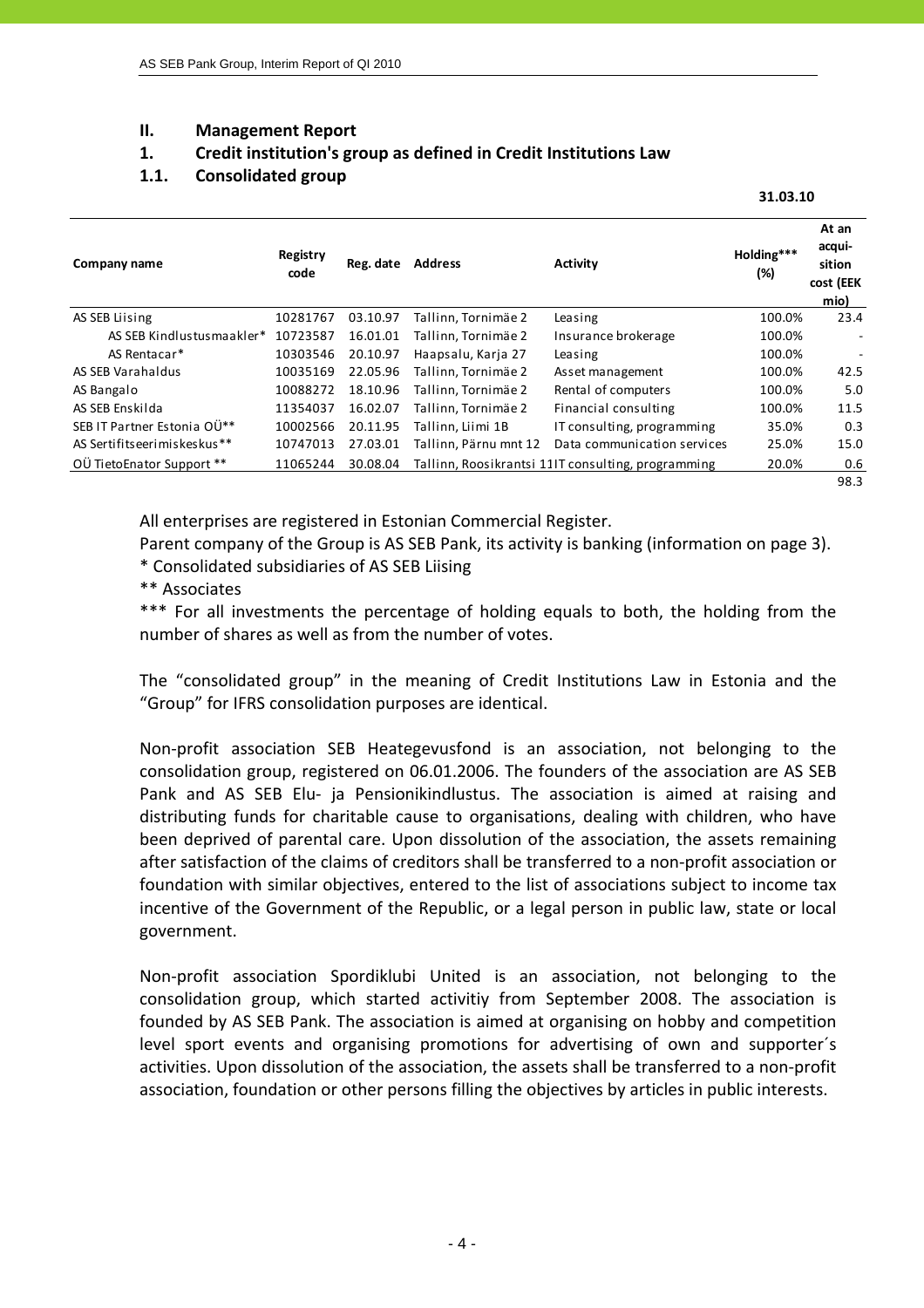# **1.2. Changes in the consolidated group during the accounting period and plans for year 2010**

In January 2010 100% shares in AS SEB Elu‐ ja Pensionikindlustus were sold according to the Management Board resolution from December 2009. Purchaser was SEB Trygg Liv Holding AB, a company, which belong to the SEB AB Group. Sales price of AS SEB Elu‐ ja Pensionikindlustus was 219 EEKmio and profit from the transaction was 51.3 EEKmio.

In February 2010 100% ownership in OÜ Estectus was sold according to the Management Board resolution from December 2009. Purchaser was Warehold B.V., a company, which located in Holland and belongs to the SEB AB Group. Sales price of OÜ Estectus was 50.6 EEKmio and profit from the transaction was 0.5 EEKmio.

No such events or trends have occurred by the time of publishing the report, which would affect the strategy of the group in 2010.

# **2. Key events in QI 2010**

Nord Pool Spot, the largest physical power market in the world, selected SEB as its settlement bank in Estonia. All companies trading in Power Market will do it thought SEB.

SEB and Eesti Post have extended their partnership agreement for the operation of Post Banks in post offices all over Estonia until 31 January 2013. There are more than 350 post offices in the country providing the SEB bank services under the Post Bank trademark, the majority of which are located in rural areas. With the Post Banks, SEB's services are offered in almost 400 branches and offices around Estonia.

The brand survey conducted by TNS Emor at the beginning of 2010 shows that SEB is the most likeable brand in the financial sector in Estonia. This is an important change as the popularity rating has always been closely tied to the size of the market share in the past.

SEB entered into an overdraft contact with the KfW Bankengruppe in order to finance the capital lease contracts of small and medium enterprises with a 2.9% interest rate plus the usual base interest rate or 6 months' EURIBOR. The contract is partially co‐financed by the Council of Europe Development Bank (CEB).

SEB opened also credit line to finance energy‐efficient investments. SEB and the KfW Bankengruppe have entered into a credit line agreement worth 10 million euros in support of investments aimed at energy efficiency.

SEB became the first bank and the first major corporation in Estonia to cover its energy needs using green energy. SEB is now purchasing over 75 per cent of its power from renewable sources of energy. A number of the bank's buildings, such as the Tornimäe headquarters, have made a complete transition to green energy. The green energy SEB purchases is produced from 100 per cent renewable sources, primarily wind and water.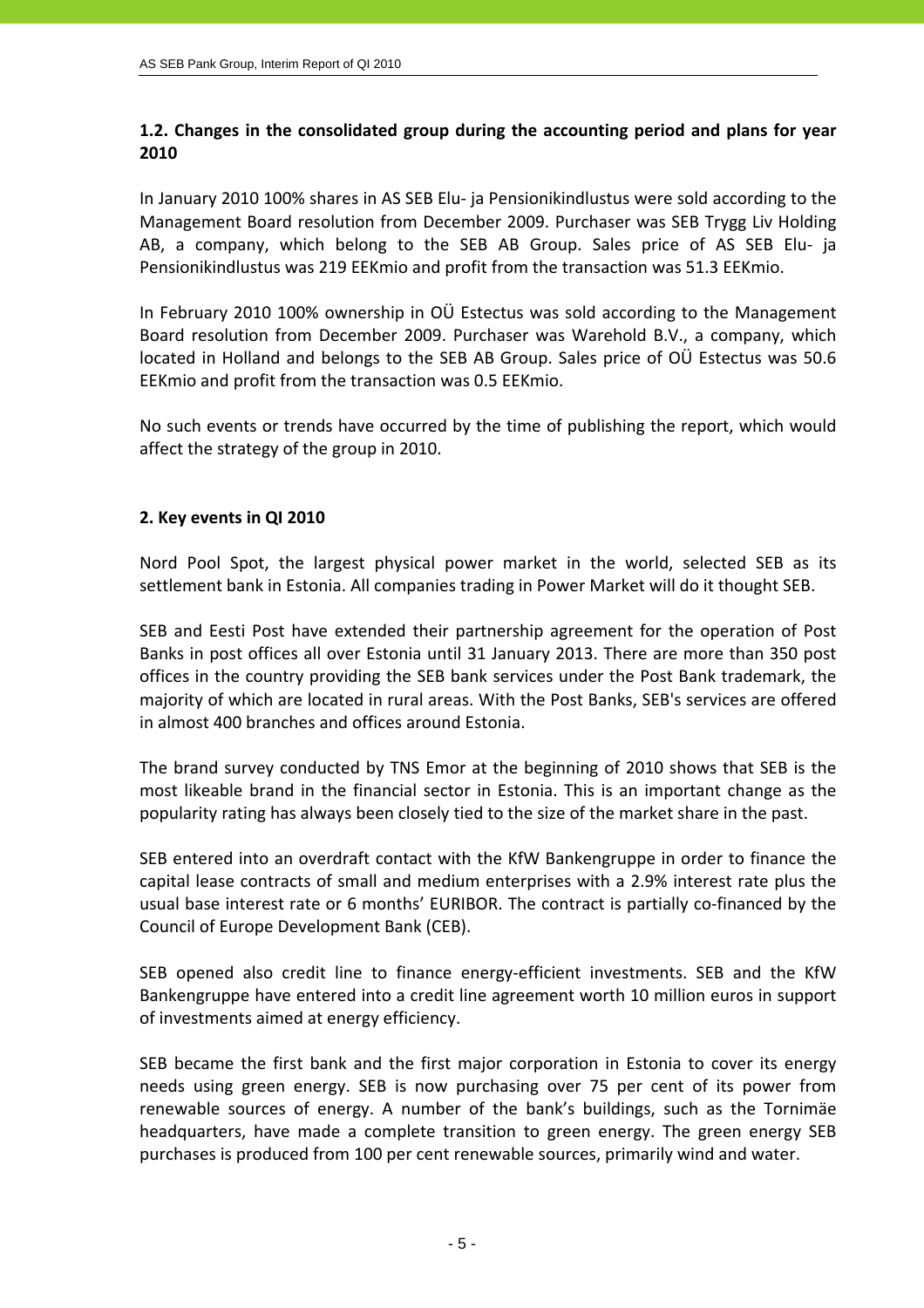SEB won most prestigious marketing award in Estonia. Marketing Act of the Year 2009 Grand Prix was given to the project "SEB – the biggest supporter of sport in Estonia!" SEB was main sponsor of Tartu Marathon – biggest cross-country skiing event in Estonia with more than 6 500 participants.

The more than 840 700 customers of SEB Pank Group are served by 1344 employees. The customers are served through many different channels such as 52 branch offices, 231 on‐ line post offices, 347 ATMs, 5690 POS‐terminals. There are more than 495 100 debit and credit cards in use. In addition, over 69% of our customers use our SEB Internet Bank and SEB Internet Bank for Business services.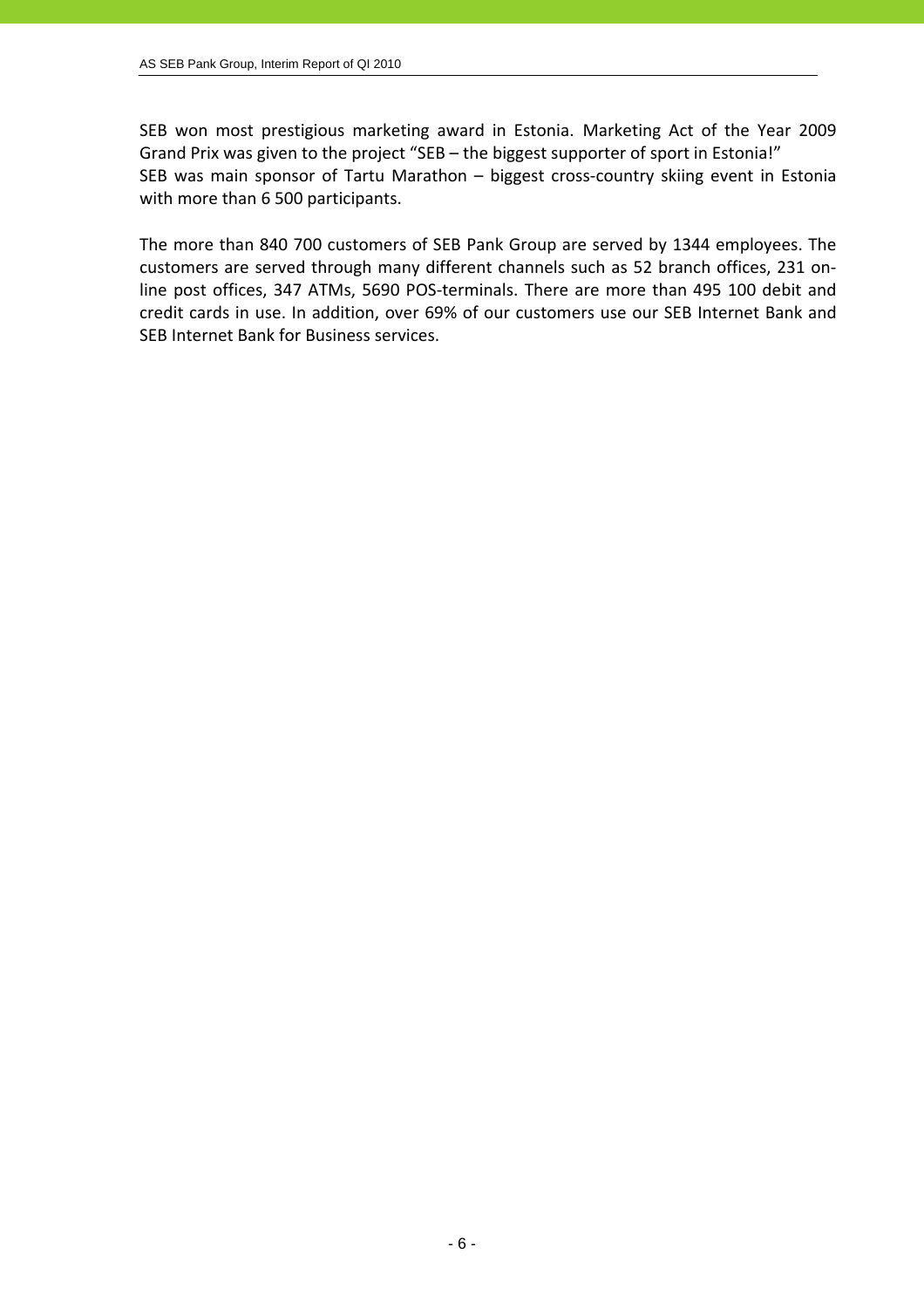# **3. Capital adequacy**

(millions of EEK)

| <b>CAPITAL BASE</b>                                                                  | 31.03.10 | 31.12.09   |
|--------------------------------------------------------------------------------------|----------|------------|
| Paid-in share capital                                                                | 665.6    | 665.6      |
| Premium                                                                              | 1,346.6  | 1,346.6    |
| General banking reserves                                                             | 306.0    | 306.0      |
| Retained earnings / loss                                                             | 5,137.3  | 6,428.2    |
| Unrealised profit for previous periods on shares of subsidiaries and associated      |          |            |
| companies (negative)                                                                 | $-3.9$   | $-3.8$     |
| Intangibles                                                                          | $-8.1$   | $-9.6$     |
| Loss for the period (group without life insurance)                                   | 0.0      | $-1,427.1$ |
| Total primary own funds                                                              | 7,443.5  | 7,305.9    |
| Subordinated debt                                                                    | 2,613.0  | 2,613.0    |
| Available for sale financial instruments                                             | 2.5      | 2.9        |
| Unrealised part of profit on shares of subsidiaries and associated companies         | 1.8      | 1.7        |
| Allowances and adjustments exceeding expected loss                                   | 208.9    | 231.2      |
| Total supplementary own funds                                                        | 2,826.2  | 2,848.8    |
| Majority holding in insurers                                                         | 0.0      | 30.0       |
| Total deductions                                                                     | 0.0      | 30.0       |
| Primary own funds after deductions                                                   | 7,443.5  | 7,290.9    |
| Supplementary own funds included in calculation of capital adequacy                  | 2,826.2  | 2,833.8    |
| Own funds included in calculation of capital adequacy                                | 10,269.7 | 10,124.7   |
|                                                                                      |          |            |
| <b>CAPITAL REQUIREMENTS</b>                                                          | 31.03.10 | 31.12.09   |
| Municipalities and regions with standardised approach                                | 91.0     | 92.0       |
| State agencies, non-profit institutions and associations with standardised           |          |            |
| approach                                                                             | 2.0      | 2.1        |
| Retail claims with standardised approach                                             | 251.7    | 223.7      |
| Overdue claims with standardised approach                                            | 21.2     | 19.7       |
| Shares of investment funds with standardised approach                                | 6.4      | 6.1        |
| Other assets with standardised approach                                              | 50.0     | 52.6       |
| Credit institutions, investment firms and municipalities with IRB                    | 53.6     | 35.5       |
| Other companies with IRB                                                             | 2,610.3  | 3,058.1    |
| Retail claims with IRB                                                               | 818.4    | 760.3      |
| Total capital requirements for covering the credit risk and counterparty credit risk | 3,904.6  | 4,250.1    |
| Capital requirement for covering interest position risk                              | 29.2     | 28.9       |
| Capital requirement for covering equity position risk                                | 0.4      | 0.5        |
| AMA of operational risk                                                              | 102.6    | 95.5       |
| Capital requirements total                                                           | 4,036.8  | 4,375.0    |
| Transition period floor of own funds if using IRB                                    | 4,997.4  | 5,036.1    |
| Capital requirements for calculating capital adequacy                                | 4,997.4  | 5,036.1    |

\*Basel II calculations are made for Group without AS SEB Elu‐ ja Pensionikindlustus (li fe insurance), holding in insurer is deducted.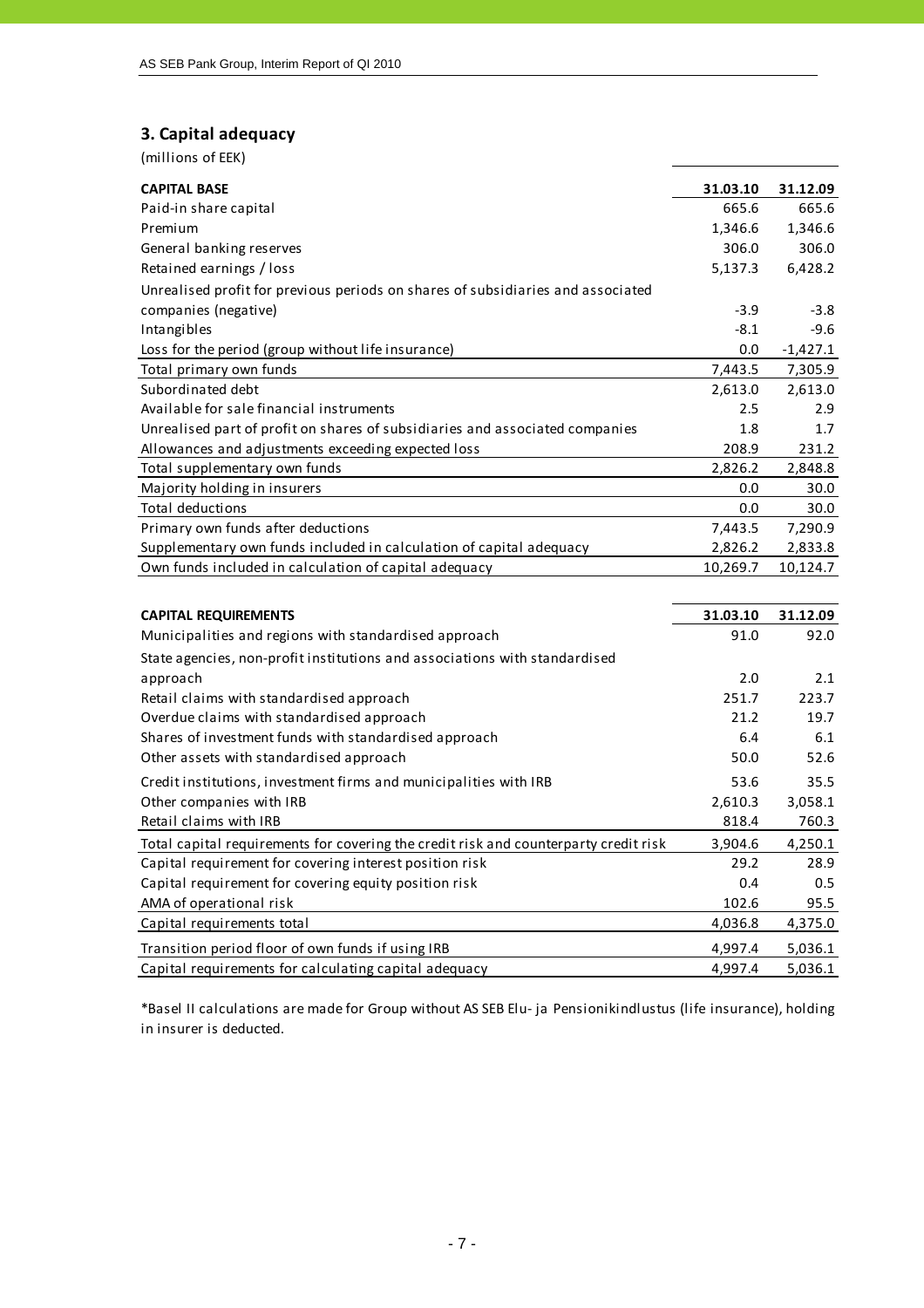#### **CAPITAL RATIOS**

|                         |       | 31.03.10 31.12.09 |
|-------------------------|-------|-------------------|
| Capital adequacy, %     | 20.55 | 20.10             |
| Tier 1 Capital Ratio, % | 14.89 | 14.48             |
| Tier 2 Capital Ratio, % | 5.66  | 5.62              |
|                         |       |                   |

#### **MEMBERS OF CONSOLIDATION GROUP, INCLUDED TO CAPITAL ADEQUACY CALCULATION**

# AS SEB Pank AS SEB Liising Group AS SEB Varahaldus AS Bangalo AS SEB Enskilda OÜ Estectus (no more in consolidation group from February, 2010)

#### **MEMBERS OF CONSOLIDATION GROUP, NOT INCLUDED TO CAPITAL ADEQUACY CALCULATION**

AS SEB Elu‐ ja Pensionikindlustus (no more in consolidation group from January, 2010)

SEB Pank Group is using the internal ratings based approach for reporting of credit risk and advanced approach for reporting of operational risk under Basel II.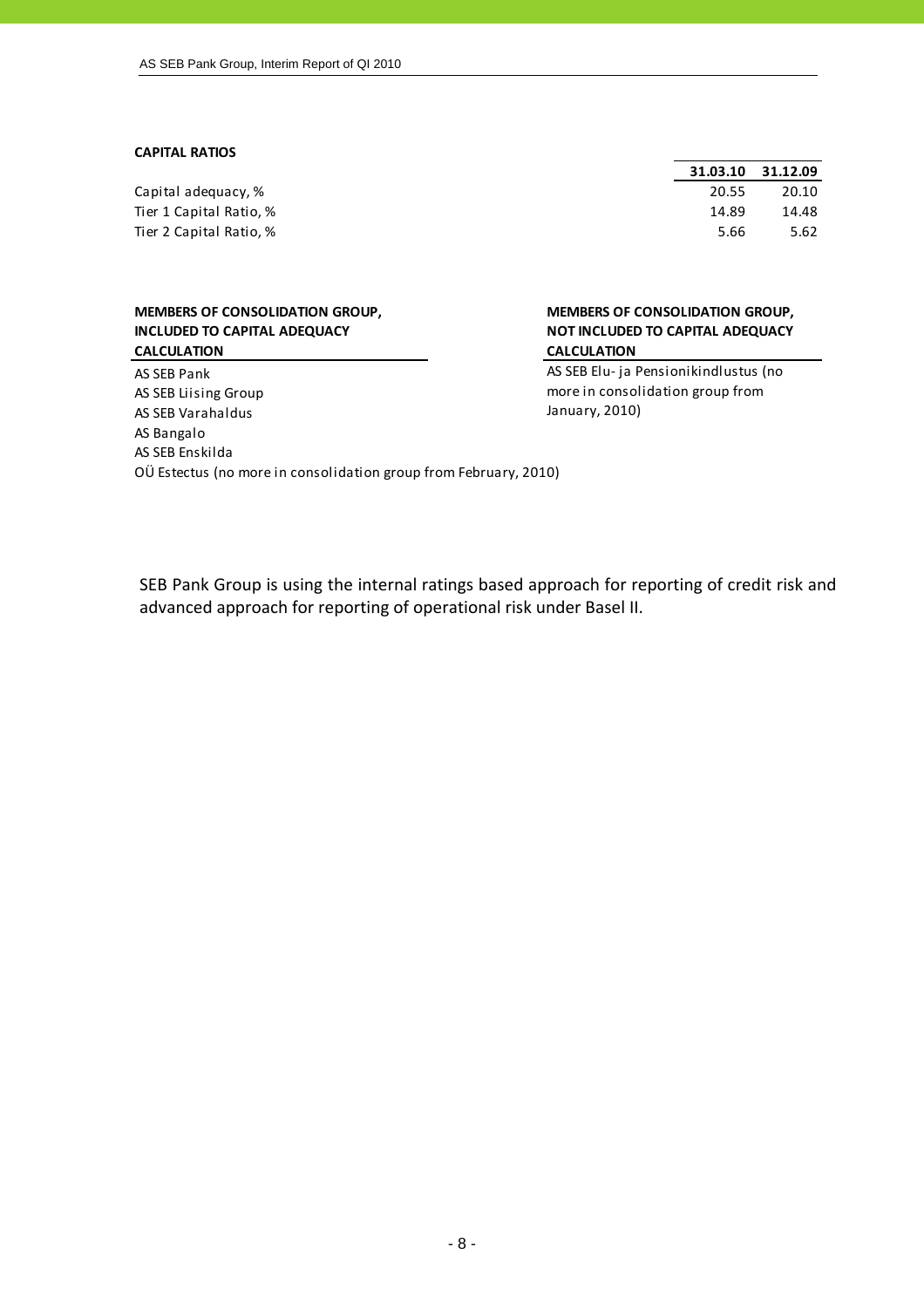# **4. Risk concentration**

|                                                                                                                         | 31.03.10 | 31.12.09 | 31.03.09 |
|-------------------------------------------------------------------------------------------------------------------------|----------|----------|----------|
| Total claims against persons associated with the credit institution's<br>consolidation group, EEK mio                   | 21.4     | 24.9     | 15.4     |
| The share of claims of the persons associated with the credit<br>institution's consolidation group in net own funds, %, | 0.21     | 0.25     | 0.14     |
| Total of large exposure claims, EEK mio                                                                                 | 3.334.9  | 2.191.7  | 2,374.2  |
| The share of large exposure claims in net own funds, %                                                                  | 32.47    | 21.65    | 21.72    |
| Number of large exposure customers, pcs                                                                                 | 3        |          |          |

#### **5. Key figures**

| (millions of EEK)               |          |            |          |
|---------------------------------|----------|------------|----------|
|                                 | 31.03.10 | 31.12.09   | 31.03.09 |
| Net loss / profit               | 59.3     | $-1,381.9$ | 10.0     |
| Average equity                  | 7,493.0  | 8,147.7    | 8,825.4  |
| Return on equity (ROE), %       | 3.17     | $-16.96$   | 0.45     |
| Average assets                  | 73,746.7 | 79,746.8   | 83,083.3 |
| Return on assets (ROA), %       | 0.32     | $-1.73$    | 0.05     |
| Net interest income             | 285.8    | 1,328.4    | 392.0    |
| Average interest earning assets | 71,161.9 | 76,362.3   | 79,526.0 |
| Net interest margin (NIM), %    | 1.61     | 1.74       | 1.97     |
| Spread, %                       | 1.46     | 1.48       | 1.58     |
| Cost / Income ratio, %          | 52.6     | 72.5       | 48.2     |
| Ratio of impaired loans, %      | 4.26     | 4.41       | 1.83     |

#### **Explanations**

Return on equity (ROE) = Net profit / Average equity \* 100 Average equity = (Equity of current year end + Equity of previous year end) / 2 Return on assets (ROA) = Net profit / Average assets \* 100 Average assets = (Assets of current year end + Assets of previous year end) / 2 Cost of interest bearing liabilities = Interest expenses / Average interest bearing liabilities \*100 Cost / Income Ratio = Total Operating Expenses / Total Income \* 100 Spread = Yield on interest earning assets ‐ Cost of interest bearing liabilities Ratio of impaired loans = Individually impaired loans / Loans to customers Net interest margin (NIM) = Net interest income / Average interest earning assets \* 100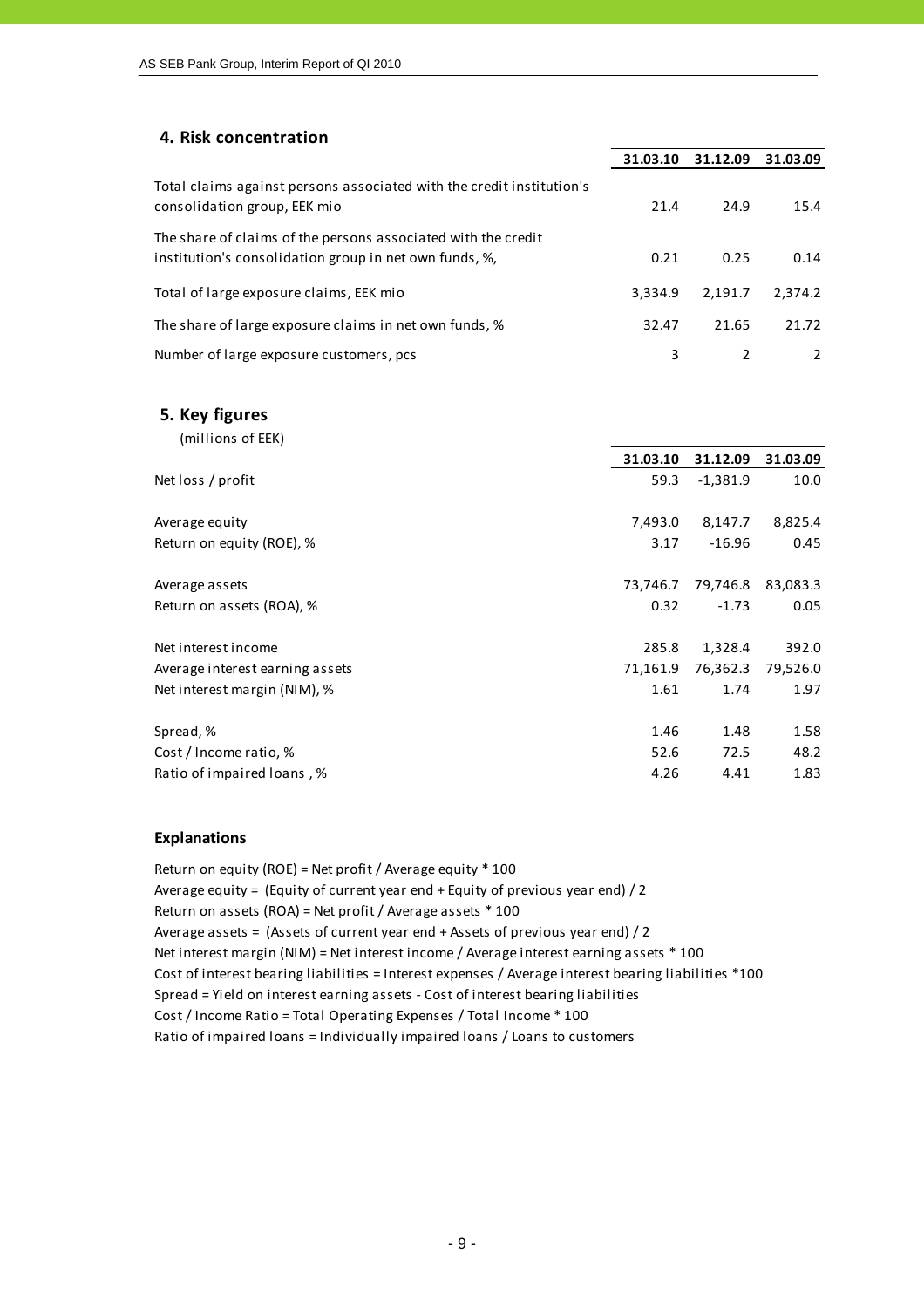#### **Interest earning assets:**

Balances with central bank Loans and advances to credit institutions (all without accrued interests) Loans and advances to customers

#### **Interest bearing liabilities:**

Due to credit institutions Due to customers Loan funds Issued debt securities Subordinated loans (all without accrued interests)

#### **Total Operating Expenses:**

Personnel expenses Other expenses Depreciation, amortisation and impairment of tangible and intangible assets

#### **Total Income:**

Net interest income Net fee and commission income Net income from foreign exchange Gains less losses from financial assets at fair value through profit or loss Income from insurance activities Income from dividends Gains less losses from investment securities Share of profit of associates Other income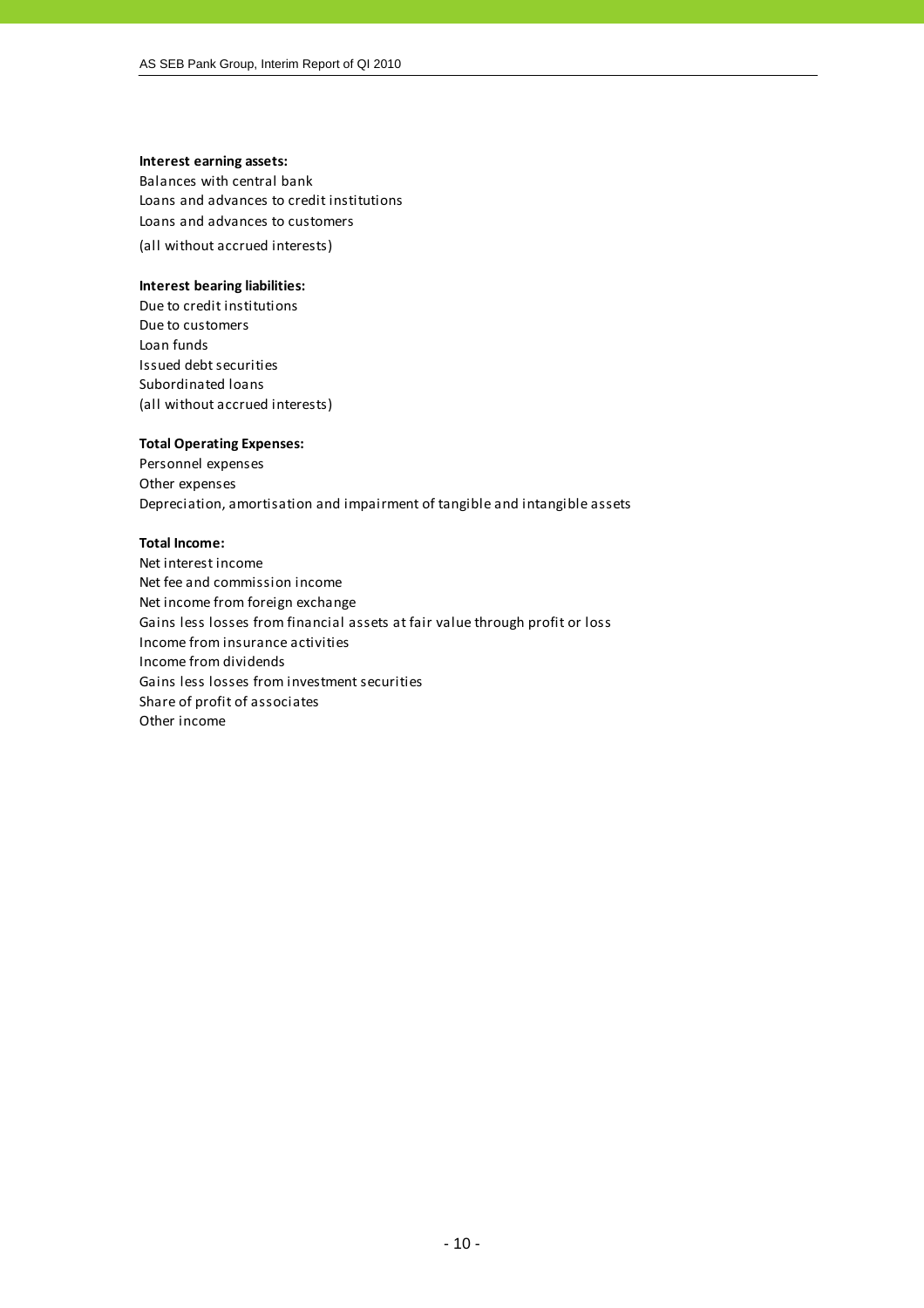## **III. Consolidated financial statements**

# **1. Consolidated income statement**

|                                                                              |                | 2010              | 2009              |
|------------------------------------------------------------------------------|----------------|-------------------|-------------------|
|                                                                              | Note           | 3 months 3 months |                   |
| Interest and similar income                                                  | $\overline{2}$ | 514.4             | 1,036.9           |
| Interest expenses and similar charges                                        | 3              | $-228.6$          | $-644.8$          |
| Net Interest Income                                                          |                | 285.8             | 392.1             |
| Fee and commission income                                                    | 4              | 198.4             | 186.7             |
| Fee and commission expense                                                   | 5              | $-51.4$           | $-59.4$           |
| Net fee and commission income                                                |                | 147.0             | 127.3             |
| Net income from foreign exchange                                             |                | 25.6              | 28.0              |
| Gains less losses from financial assets at fair value through profit or loss |                | 11.4              | 4.4               |
| Income from dividends                                                        |                | 0.1               |                   |
| Gains less losses from investment securities                                 |                |                   | 0.0<br>5.8        |
|                                                                              |                | 51.7              |                   |
| Share of profit of associates                                                |                | 0.3               | $-0.7$            |
| Other income                                                                 |                | 38.0              | 3.4               |
| Personnel expenses                                                           |                | $-135.0$          | $-172.2$          |
| Other expenses                                                               |                | $-145.5$          | $-83.8$           |
| Depreciation, amortisation and impairment of tangible and intangible assets  |                | $-13.8$           | $-16.1$           |
| Profit before impairment losses on loans and advances                        |                | 265.6             | 288.2             |
| Impairment losses on loans and advances                                      | 6              | $-206.3$          | $-290.5$          |
| Profit/loss before income tax                                                |                | 59.3              | $-2.3$            |
| Income tax                                                                   |                | 0.0               | 0.0               |
| Net profit/loss from continuing operations                                   |                | 59.3              | $-2.3$            |
| Net profit from discontinued operations                                      | 11             | 0.0               | 12.3              |
| Net profit                                                                   |                | 59.3              | 10.0              |
|                                                                              |                |                   |                   |
| Profit/loss attributable to:                                                 |                |                   |                   |
| Sole equity holder of the parent entity (total)                              |                | 59.3              | 10.0              |
| -Net profit/loss from continuing operations                                  |                | 59.3              | $-2.3$            |
| -Net profit/loss from discontinued operations                                |                | 0.0               | 12.3              |
|                                                                              |                | 59.3              | 10.0              |
| 2. Consolidated statement of comprehensive income                            |                |                   |                   |
|                                                                              |                | 2010              | 2009              |
|                                                                              |                |                   | 3 months 3 months |
| Net profit                                                                   |                | 59.3              | 10.0              |
| Other comprehensive expense                                                  |                |                   |                   |
| Revaluation of available-for-sale financial assets                           |                | $-0.4$            | $-23.1$           |
| Total other comprehensive expense                                            |                | $-0.4$            | $-23.1$           |
|                                                                              |                |                   |                   |
| Total comprehensive income/expense                                           |                | 58.9              | $-13.1$           |
|                                                                              |                |                   |                   |
| Sole equity holder of the parent entity (total)                              |                | 58.9              | $-13.1$           |
| -Total comprehensive income/expense from continuing operations               |                | 58.9              | $-25.4$           |
| -Total comprehensive income/expense from discontinuing operations            |                | 0.0               | 12.3              |
|                                                                              |                | 58.9              | $-13.1$           |
|                                                                              |                |                   |                   |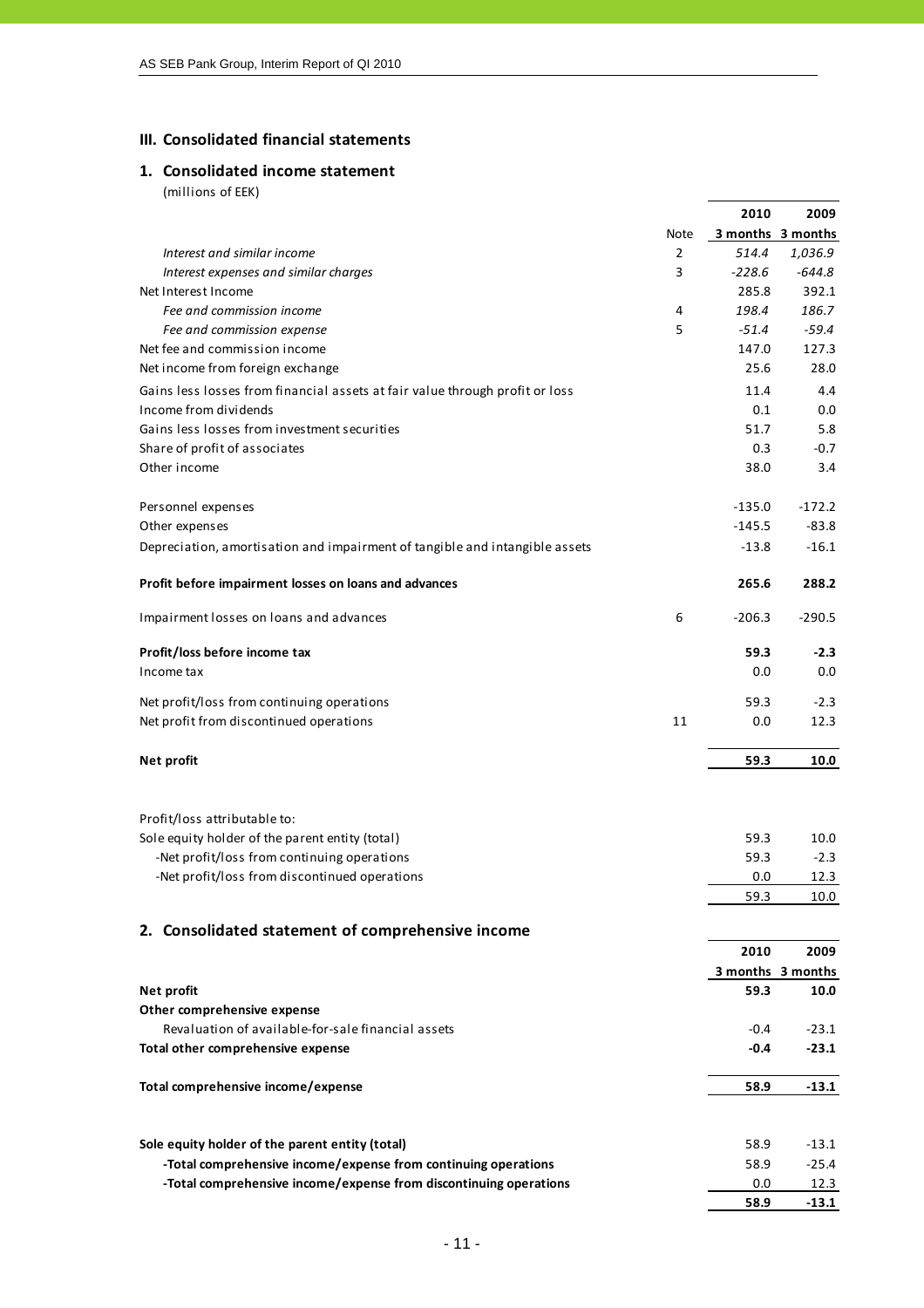# **3. Consolidated statement of financial position**

|                                                                      | <b>Note</b> |                   | 31.03.10 31.12.09 |
|----------------------------------------------------------------------|-------------|-------------------|-------------------|
| <b>ASSETS</b>                                                        |             |                   |                   |
| Cash                                                                 |             | 601.7             | 638.9             |
| Balances with central bank                                           |             | 5,770.2           | 4,827.1           |
| Loans and advances to credit institutions                            |             | 5,210.3           | 4,633.4           |
| Loans and advances to customers                                      |             |                   | 60,165.1 61,846.3 |
| Financial assets held for trading                                    |             | 397.4             | 366.2             |
| Available-for-sale financial assets                                  |             | 104.4             | 99.6              |
| Other assets                                                         |             | 694.1             | 662.8             |
| Investments in associates                                            |             | 10.4              | 10.1              |
| Intangible assets                                                    |             | 8.1               | 9.6               |
| Property, plant and equipment                                        |             | 109.3             | 116.8             |
| Investment properties                                                |             | 25.2              | 25.4              |
|                                                                      |             |                   | 73,096.2 73,236.2 |
| Assets classified as discontinued operations                         | 11          | 0.0               | 1,160.9           |
| <b>TOTAL ASSETS</b>                                                  |             |                   | 73,096.2 74,397.1 |
|                                                                      |             |                   |                   |
| <b>LIABILITIES AND SHAREHOLDERS' EQUITY</b>                          |             |                   |                   |
| Due to credit institutions                                           |             |                   | 29,209.7 29,786.0 |
| Due to customers                                                     |             |                   | 31,929.9 31,824.2 |
| Loan funds                                                           |             | 146.1             | 188.5             |
| Other liabilities                                                    |             | 1,249.9           | 851.1             |
| Financial liabilities at fair value through profit or loss           |             | 408.2             | 358.5             |
| Provisions                                                           |             | 6.2               | 2.6               |
| Subordinated loans                                                   |             | 2,623.8           | 2,615.9           |
|                                                                      |             | 65,573.8          | 65,626.8          |
| Liabilities included in assets classified as discontinued operations | 11          | 0.0               | 1,306.8           |
| <b>Total Liabilities</b>                                             |             |                   | 65,573.8 66,933.6 |
|                                                                      |             |                   |                   |
| Share capital                                                        |             | 665.6             | 665.6             |
| Share premium                                                        |             | 1,346.6           | 1,346.6           |
| Other reserves                                                       |             | 311.5             | 332.0             |
| Retained earnings                                                    |             | 5,198.7           | 5,119.3           |
| <b>Total shareholders' equity</b>                                    |             | 7,522.4           | 7,463.5           |
| TOTAL LIABILITIES AND SHAREHOLDERS' EQUITY                           |             | 73,096.2 74,397.1 |                   |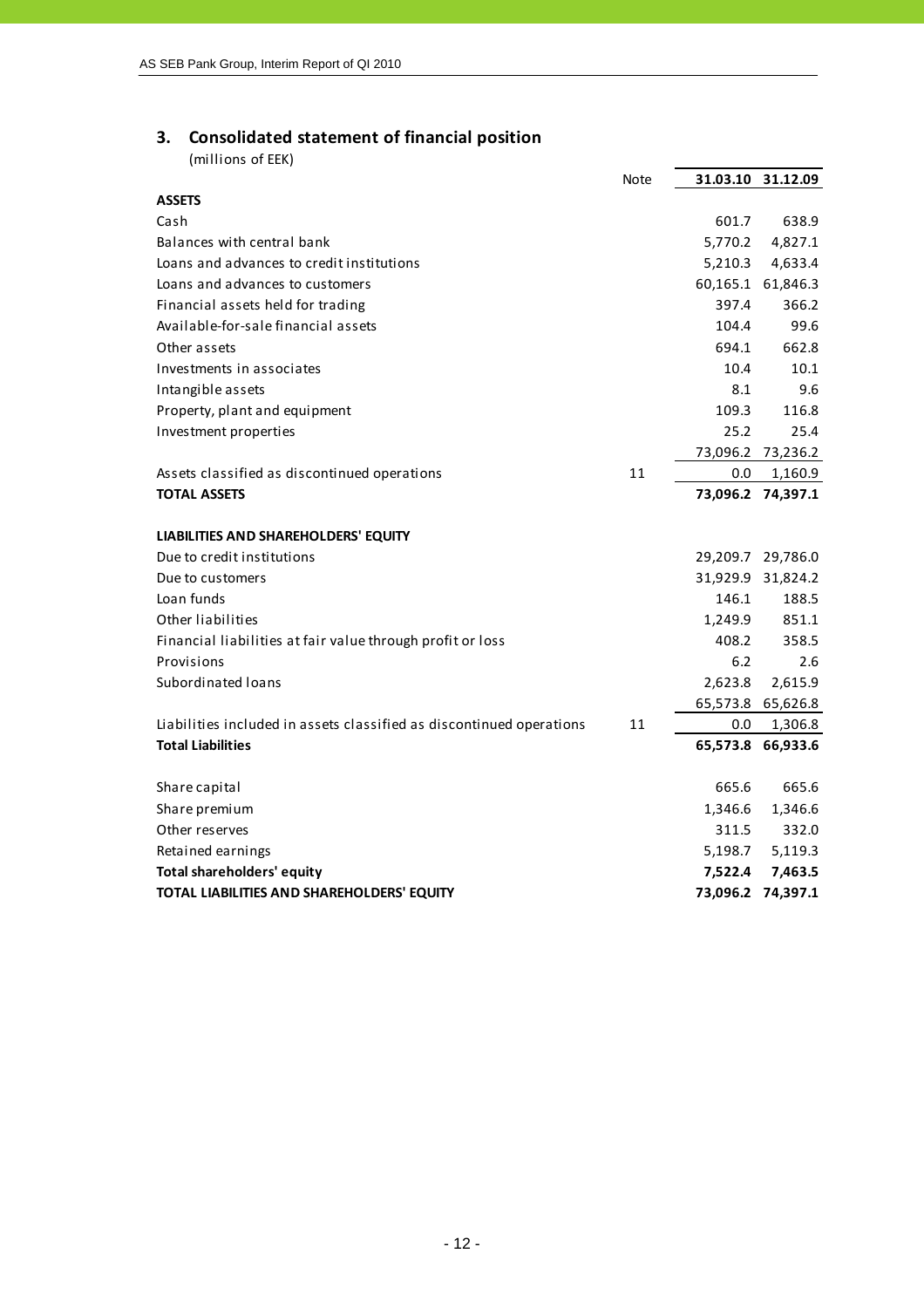# **4. Consolidated cash flow statement**

|                                                                                 | 2010     | 2009             |
|---------------------------------------------------------------------------------|----------|------------------|
|                                                                                 | 3 months | 3 months         |
| I. Cash flows from operating activities                                         |          |                  |
| Interest received                                                               | 505.1    | 1,084.5          |
| Interest paid                                                                   | $-230.3$ | $-729.5$         |
| Dividends received                                                              | 0.1      | 0.1              |
| Fee and commission received                                                     | 198.4    | 186.8            |
| Fee and commission paid                                                         | $-51.4$  | $-59.4$          |
| Net trading income and other operating income                                   | 232.9    | 21.6             |
| Personnel expenses and other operating expenses                                 | $-233.9$ | $-241.9$         |
| Revaluation adjustments                                                         | $-1.0$   | $-0.3$           |
| Cash flows from operating activities before changes in the operating assets and |          |                  |
| liabilities, continued operations                                               | 419.9    | 261.9            |
| Cash flows from operating activities before changes in the operating assets and |          |                  |
| liabilities, discontinued operations                                            | 0.0      | 12.5             |
|                                                                                 |          |                  |
| Changes in operating assets:                                                    |          |                  |
| Loans and advances to credit institutions                                       | $-0.3$   | $-69.9$          |
| Loans and advances to customers                                                 | 1,275.6  | 1,620.5          |
| Other assets                                                                    | 11.3     | 183.9            |
| <b>Changes of operating liabilities:</b>                                        |          |                  |
| Due to credit institutions                                                      | $-818.1$ | $-1,842.5$       |
| Due to customers                                                                | 123.0    | $-1,914.5$       |
| Loan funds                                                                      | $-42.4$  | $1.5\phantom{0}$ |
| Other liabilities                                                               | $-623.9$ | $-134.8$         |
| Cash flow from (used in) operating activities, continued operations             | 345.1    | $-1,893.9$       |
| Cash flow from (used in) operating activities, discontinued operations          | 0.0      | $-22.7$          |
| II. Cash flows from investing activities                                        |          |                  |
| Net increase-/decrease+ of investment portfolio securities                      | 1,043.5  | 96.4             |
| Proceeds from sale and liquidation of subsidaries                               | 51.8     | 0.0              |
| Purchase of associates                                                          | $-0.3$   | 0.0              |
| Proceeds from sale and liquidation of associates                                | 0.0      | 6.6              |
| Purchase of investment properties, tangible and intangible assets               | $-11.2$  | $-10.3$          |
| Proceeds from sale of investment properties, tangible and intangible assets     | 35.6     | 1.1              |
| Cash flow from (used in) investing activities, continued operations             | 1,119.4  | 93.8             |
| Cash flow from (used in) investing activities, discontinued operations          | 0.0      | 185.9            |
| III. Cash flows from financing activities                                       |          |                  |
| Repurchasing of debt securities                                                 | 4.3      | $-2.1$           |
| Cash used in financing activities, continued operations                         | 4.3      | $-2.1$           |
| Cash used in financing activities, discontinued operations                      | 0.0      | 0.0              |
| Net decrease/increase in cash and cash equivalents                              | 1,468.8  | $-1,639.0$       |
| Cash and cash equivalents at the beginning of period                            | 10,094.0 | 12,153.1         |
| Effect of exchange rate changes on cash and cash equivalents                    | 1.8      | 4.2              |
| Cash and cash equivalents at the end of period                                  | 11,564.6 | 10,518.3         |

| Cash and cash equivalents includes:                                   | 31.03.10 | 31.03.09 |
|-----------------------------------------------------------------------|----------|----------|
| Cash on hand                                                          | 601.7    | 604.3    |
| Balances with the central bank                                        | 5,769.2  | 4,527.7  |
| Liquid deposits in other credit institutions, continued operations    | 5.171.4  | 5,375.5  |
| Liquid deposits in other credit institutions, discontinued operations | 0.0      | 0.2      |
| Trading portfolio                                                     | 22.3     | 10.6     |
|                                                                       | 11.564.6 | 10.518.3 |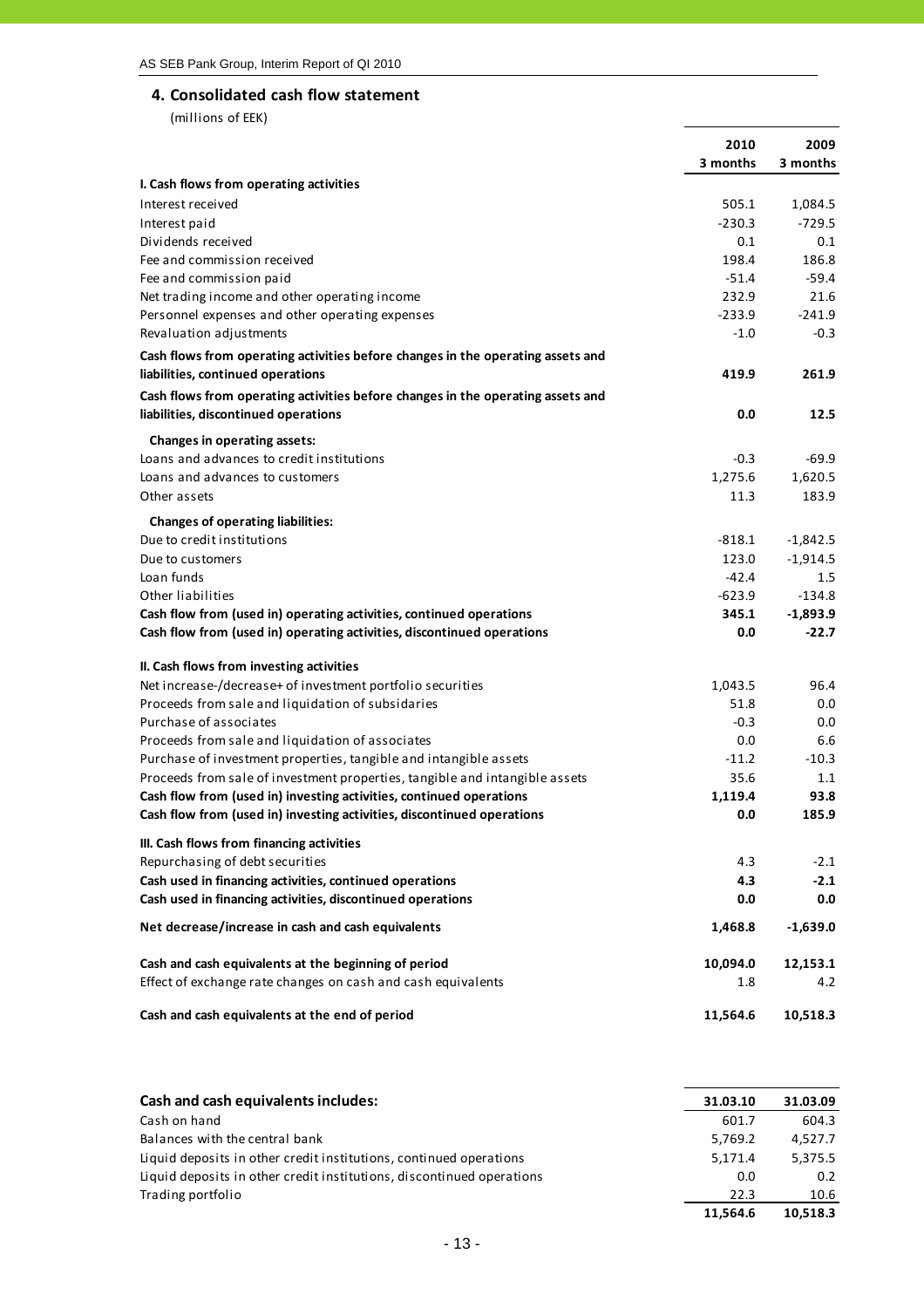# **5. Changes in consolidated shareholders' equity**

|                                                                 |         |         |                 |                    |          | <b>Total</b>  |
|-----------------------------------------------------------------|---------|---------|-----------------|--------------------|----------|---------------|
|                                                                 | Paid up | Share   |                 | <b>Translation</b> | Retained | shareholders' |
|                                                                 | capital | premium | <b>Reserves</b> | differences        | profit   | equity        |
| Year beginning 01.01.2009                                       | 665.6   | 1,346.6 | 318.9           | 0.0                | 6,500.8  | 8,831.9       |
| Profit for the year                                             | 0.0     | 0.0     | 0.0             | 0.0                | 10.0     | 10.0          |
| Other comprehensive income:<br>Net change in available-for-sale |         |         |                 |                    |          |               |
| financial assets                                                | 0.0     | 0.0     | $-23.1$         | 0.0                | 0.0      | $-23.1$       |
| Total other comprehensive income                                | 0.0     | 0.0     | $-23.1$         | 0.0                | 0.0      | $-23.1$       |
| Final balance 31.03.2009                                        | 665.6   | 1,346.6 | 295.8           | 0.0                | 6,510.8  | 8,818.8       |
|                                                                 |         |         |                 |                    |          |               |
| Year beginning 01.01.2010                                       | 665.6   | 1,346.6 | 332.0           | 0.0                | 5,119.3  | 7,463.5       |
| Statutory reserve                                               | 0.0     | 0.0     | $-19.5$         | 0.0                | 19.5     | 0.0           |
| Profit for the year                                             | 0.0     | 0.0     | 0.0             | 0.0                | 59.3     | 59.3          |
| Other comprehensive income:                                     |         |         |                 |                    |          |               |
| Net change in available-for-sale                                |         |         |                 |                    |          |               |
| financial assets                                                | 0.0     | 0.0     | $-1.0$          | 0.0                | 0.6      | -0.4          |
| Total other comprehensive income                                | 0.0     | 0.0     | $-1.0$          | 0.0                | 0.6      | -0.4          |
| Final balance 31.03.2010                                        | 665.6   | 1,346.6 | 311.5           | 0.0                | 5,198.7  | 7,522.4       |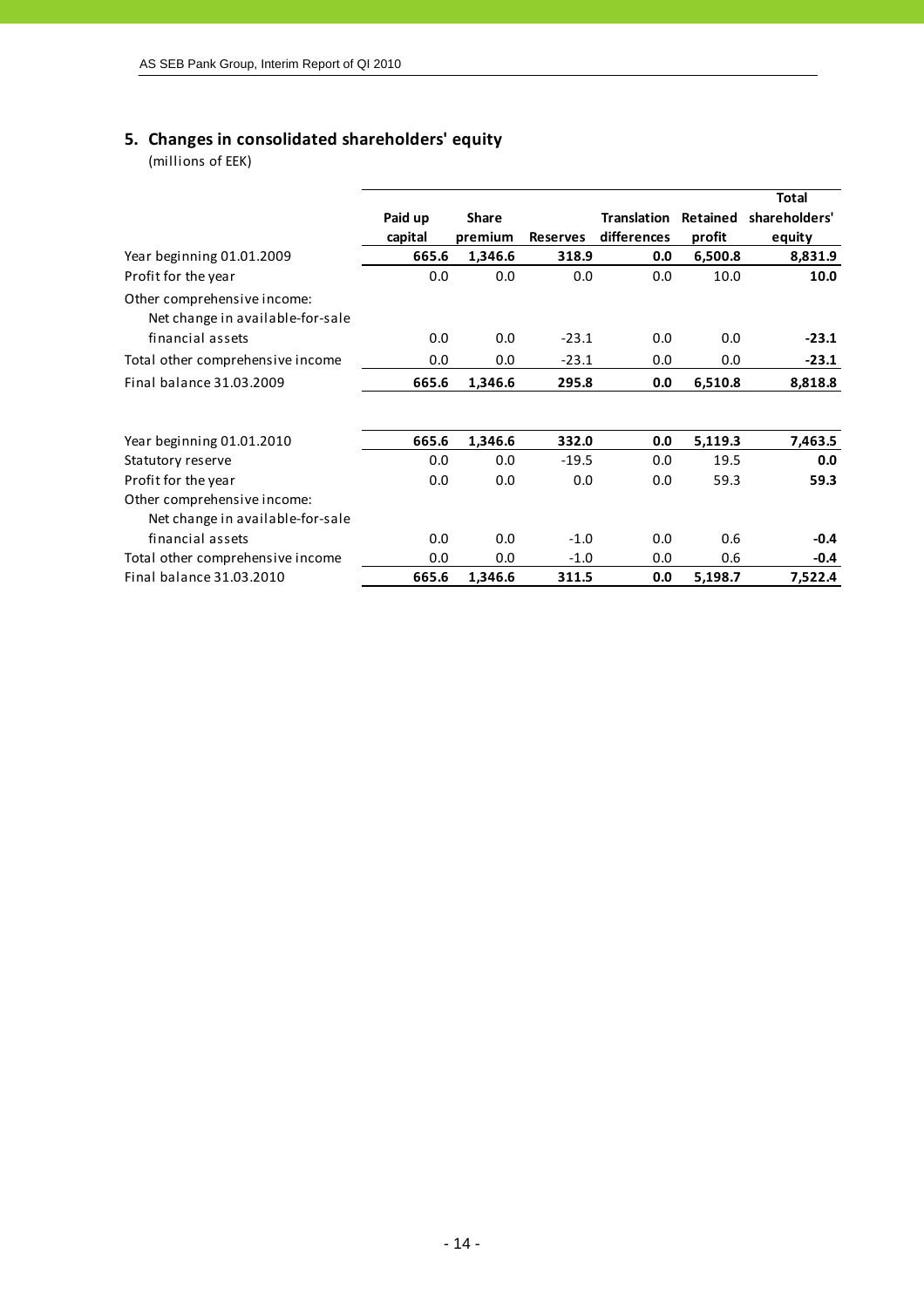# **6. Contingent assets and liabilities and commitments**

(millions of EEK)

| 31.03.10                          |               | <b>Contract amount</b> |               | <b>Fair value</b>  |  |
|-----------------------------------|---------------|------------------------|---------------|--------------------|--|
|                                   | <b>Assets</b> | <b>Liabilities</b>     | <b>Assets</b> | <b>Liabilities</b> |  |
| 1. Irrevocable transactions       | 1,135.8       | 7,636.1                | 0.0           | 0.0                |  |
| 1.1. Guarantees and pledges       | 901.1         | 4,088.8                | 0.0           | 0.0                |  |
| incl. financial guarantees        | 860.6         | 2,266.8                | 0.0           | 0.0                |  |
| 1.2. Loan commitments             | 234.7         | 3,547.3                | 0.0           | 0.0                |  |
| 2. Derivatives                    | 10,523.6      | 10,489.8               | 375.1         | 395.8              |  |
| 2.1. Currency related derivatives | 4,012.7       | 4,001.2                | 21.4          | 9.9                |  |
| 2.2. Interest related derivatives | 5,591.4       | 5,590.5                | 285.2         | 289.2              |  |
| 2.3. Equity related derivatives*  | 919.5         | 898.1                  | 68.5          | 96.7               |  |
|                                   | 11,659.4      | 18,125.9               | 375.1         | 395.8              |  |

| 31.12.09                          |               | Fair value<br><b>Contract amount</b> |               |                    |  |  |
|-----------------------------------|---------------|--------------------------------------|---------------|--------------------|--|--|
|                                   | <b>Assets</b> | <b>Liabilities</b>                   | <b>Assets</b> | <b>Liabilities</b> |  |  |
| 1. Irrevocable transactions       | 1,049.7       | 8,056.7                              | 0.0           | 0.0                |  |  |
| 1.1. Guarantees and pledges       | 658.5         | 3,285.8                              | 0.0           | 0.0                |  |  |
| incl. financial quarantees        | 625.9         | 1,288.5                              | 0.0           | 0.0                |  |  |
| 1.2. Loan commitments             | 391.2         | 4,770.9                              | 0.0           | 0.0                |  |  |
| 2. Derivatives                    | 12,843.7      | 12,775.8                             | 351.7         | 349.4              |  |  |
| 2.1. Currency related derivatives | 6,196.5       | 6,164.3                              | 45.2          | 15.7               |  |  |
| 2.2. Interest related derivatives | 5,627.5       | 5,627.4                              | 246.0         | 245.9              |  |  |
| 2.3. Equity related derivatives*  | 1,019.7       | 984.1                                | 60.5          | 87.8               |  |  |
|                                   | 13,893.4      | 20,832.5                             | 351.7         | 349.4              |  |  |

\* Derivative transactions are executed to cover the client's position and the derivative risks are not taken to own portfolio. All risks arising from these transactions are fully mitigated with parent company. The equity option prices are calculated using for all input data (e.g. underlying prices or volumes) either independently sourced input (e.g. the underlying prices) or an independent price verification is performed on the next day to compare the values to independently sourced market data (e.g. for volumes).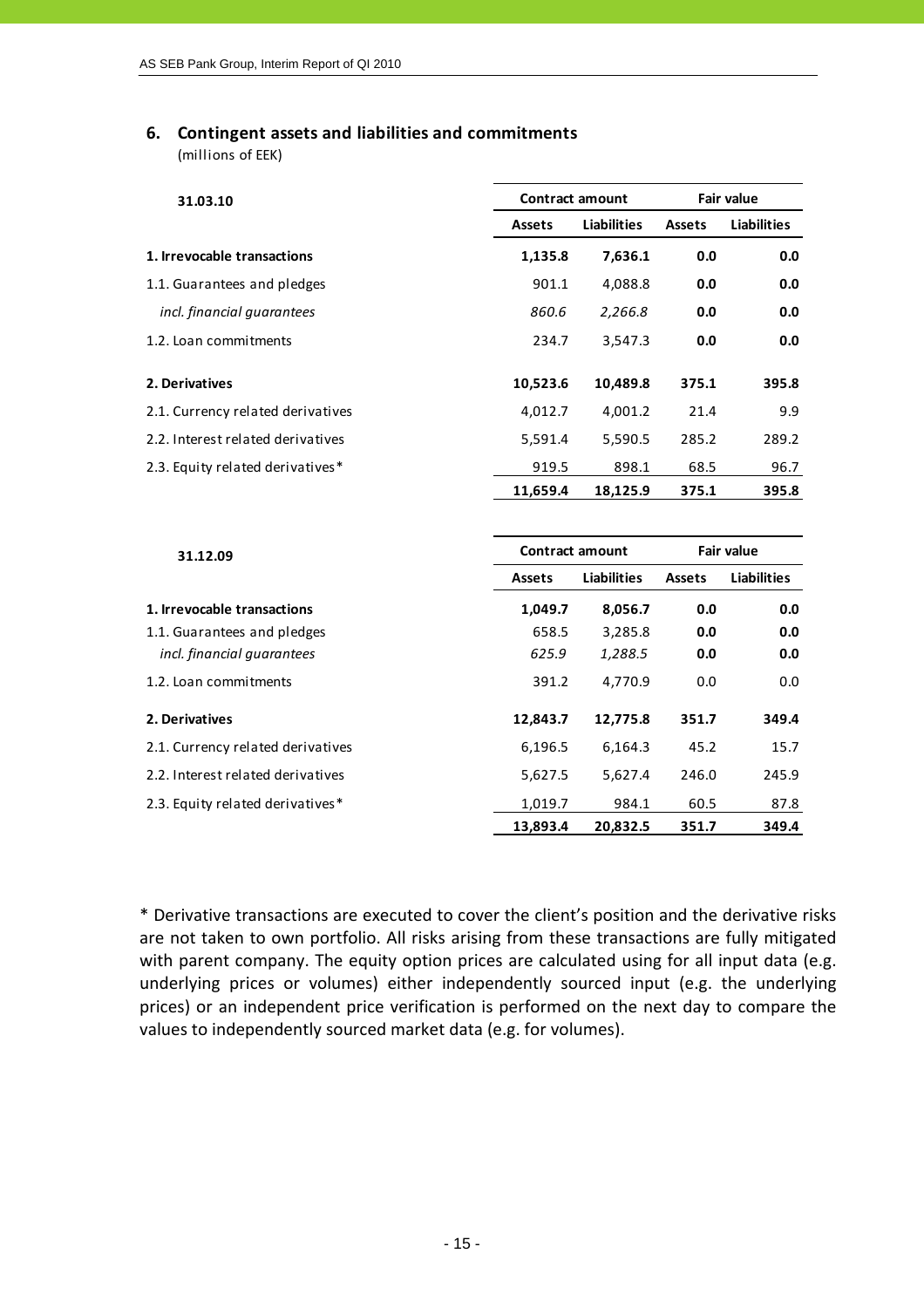# **Accounting principles**

The interim report of AS SEB Pank Group for QI 2010 has been prepared in conformity with International Accounting Standard IAS 34 "Interim Financial Reporting" and the disclosure requirements, established by Eesti Pank.

The accounting principles, used in the interim report of AS SEB Pank Group for QI 2010 are in conformity with the accounting principles, used in the annual report for the year ended on 31 December 2009.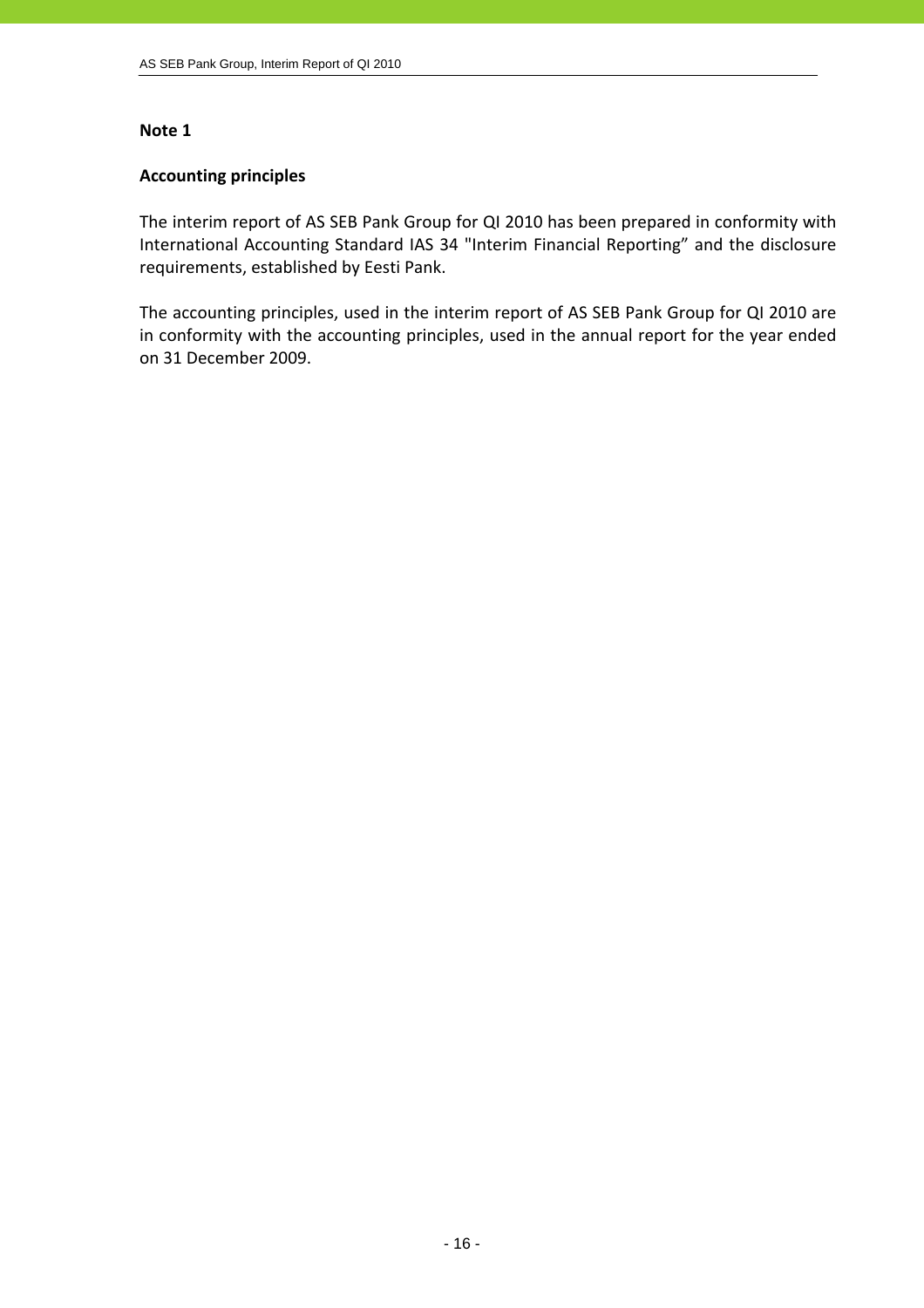#### **Interest and similar income**

| (millions of EEK)         | 2010              | 2009    |
|---------------------------|-------------------|---------|
|                           | 3 months 3 months |         |
| Loans                     | 449.1             | 869.4   |
| Leasing                   | 60.3              | 144.4   |
| Deposits with other banks | 4.0               | 13.7    |
| Fixed income securities   | 1.0               | 9.4     |
|                           | 514.4             | 1,036.9 |

#### **Note 3**

#### **Interest expenses and similar charges**

(millions of EEK) **2010 2009**

|                                | 3 months | 3 months |
|--------------------------------|----------|----------|
| Credit institutions            | $-124.3$ | $-357.1$ |
| Time and other saving deposits | $-78.5$  | $-174.1$ |
| Demand deposits                | $-13.3$  | $-82.2$  |
| Subordinated debts             | $-10.9$  | $-28.5$  |
| Issued bonds                   | 0.0      | $-1.3$   |
| Loan funds                     | $-1.5$   | $-1.4$   |
| Other                          | $-0.1$   | $-0.2$   |
|                                | $-228.6$ | $-644.8$ |

#### **Note 4**

# **Fee and commission income**

| (millions of EEK)                             | 2010     | 2009     |
|-----------------------------------------------|----------|----------|
|                                               | 3 months | 3 months |
| Credit and payment cards                      | 68.7     | 75.3     |
| Securities market services                    | 44.9     | 31.8     |
| <b>Transaction fees</b>                       | 27.6     | 14.5     |
| Credit contracts <sup>*</sup>                 | 15.1     | 27.3     |
| Non-life insurance brokerage fees             | 9.2      | 10.0     |
| Income from leasing agreements (full service) | 6.8      | 0.1      |
| Corporate Finance fees                        | 4.1      | 9.7      |
| Other settlement fees                         | 7.3      | 5.5      |
| Income from electronic channels               | 4.2      | 4.1      |
| Cash handling fees                            | 4.1      | 3.1      |
| Other                                         | 6.4      | 5.3      |
|                                               | 198.4    | 186.7    |

\*Credit contracts include loan, leasing, letter of credit and guarantee contracts signed with customers, which are short-term and do not constitute interest income, but are of administrative nature for arrangement reorganisation of credits.

#### **Note 5**

| Fee and commission expense                    | 2010     | 2009     |
|-----------------------------------------------|----------|----------|
| (millions of EEK)                             | 3 months | 3 months |
|                                               | $-25.5$  | $-29.4$  |
| Credit and payment cards                      | $-6.5$   | $-5.3$   |
| Cash collecting fees                          | $-4.9$   | $-6.9$   |
| Expenses to leasing agreements (full service) | $-4.6$   | $-6.7$   |
| Securities market                             | $-3.9$   | $-4.5$   |
| <b>Transaction fees</b>                       | $-2.7$   | $-3.3$   |
| Expenses of electronic channels               | 0.0      | $-3.3$   |
| Corporate Finance fees                        | $-3.3$   | 0.0      |
| Other                                         | $-51.4$  | $-59.4$  |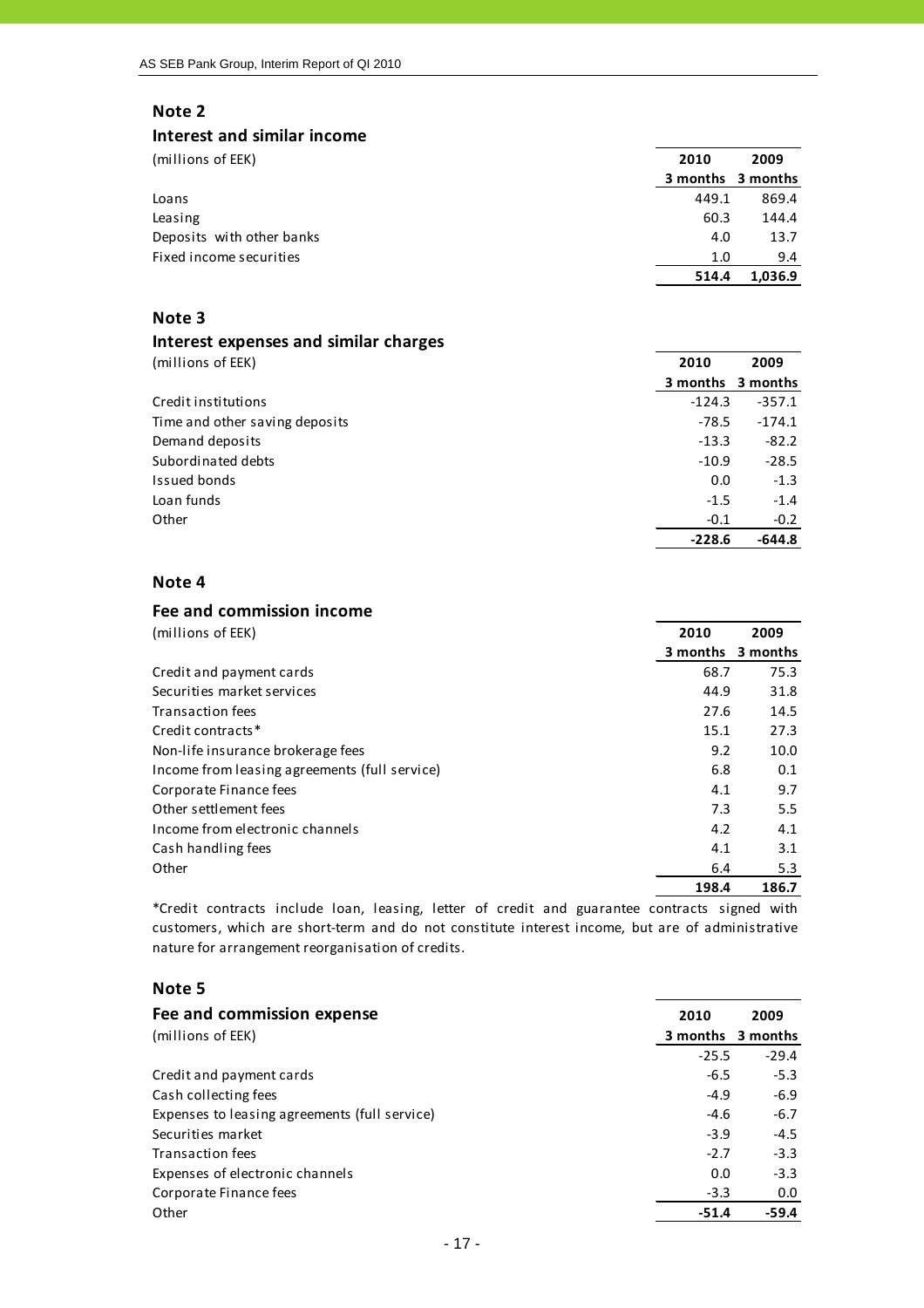#### **Impairment losses on loans and advances**

| (millions of EEK)                                   | 2010              | 2009     |
|-----------------------------------------------------|-------------------|----------|
|                                                     | 3 months 3 months |          |
| <b>Impairment losses</b>                            | $-201.7$          | $-280.8$ |
| impairment losses of reporting periods              | $-303.7$          | $-313.8$ |
| recoveries from write-offs                          | 0.2               | 1.1      |
| correction of impairment losses of previous periods | 101.8             | 31.9     |
| Impairment losses for contingent liabilities        | $-4.6$            | 0.0      |
| Assets held for sale                                | 0.0               | $-9.7$   |
| reappraisal                                         | 0.0               | $-9.2$   |
| realised gains / losses                             | 0.0               | $-0.5$   |
|                                                     | $-206.3$          | $-290.5$ |

# **Note 7**

#### **Allowances on loans and advances**

(millions of EEK)

| At January, 1                                | 3,056.5  | 1093.9   |
|----------------------------------------------|----------|----------|
| Allowances of reporting periods              | 295.9    | 2334.1   |
| Correction of allowances of previous periods | $-101.8$ | $-359.3$ |
| Loans and advances written off               | $-0.5$   | $-11.7$  |
| Exchange rate adjustments                    | 1.4      | $-0.5$   |
| At the end of period                         | 3,251.5  | 3,056.5  |
|                                              |          |          |
| Recoveries from write-offs                   | 0.2      | 2.0      |

**31.03.10 31.12.09**

# **Note 8**

# **Overdue**

# By overdue maturity (millions of EEK)

| 31.03.10                        | $30$<br>days | 30<60<br>days | over 60<br>days | Total        |
|---------------------------------|--------------|---------------|-----------------|--------------|
| Loans and advances to customers | 2,336.7      | 556.4         | 4,389.5         | 7,282.6      |
| <b>Total</b>                    | 2,336.7      | 556.4         | 4,389.5         | 7,282.6      |
|                                 |              |               |                 |              |
|                                 | $30$         | 30<60         | over 60         |              |
| 31.12.09                        | days         | days          | days            | <b>Total</b> |
| Loans and advances to customers | 1,942.5      | 554.8         | 4,128.0         | 6,625.3      |
| <b>Total</b>                    |              |               |                 |              |

The tables indicate the gross balance of overdue claims.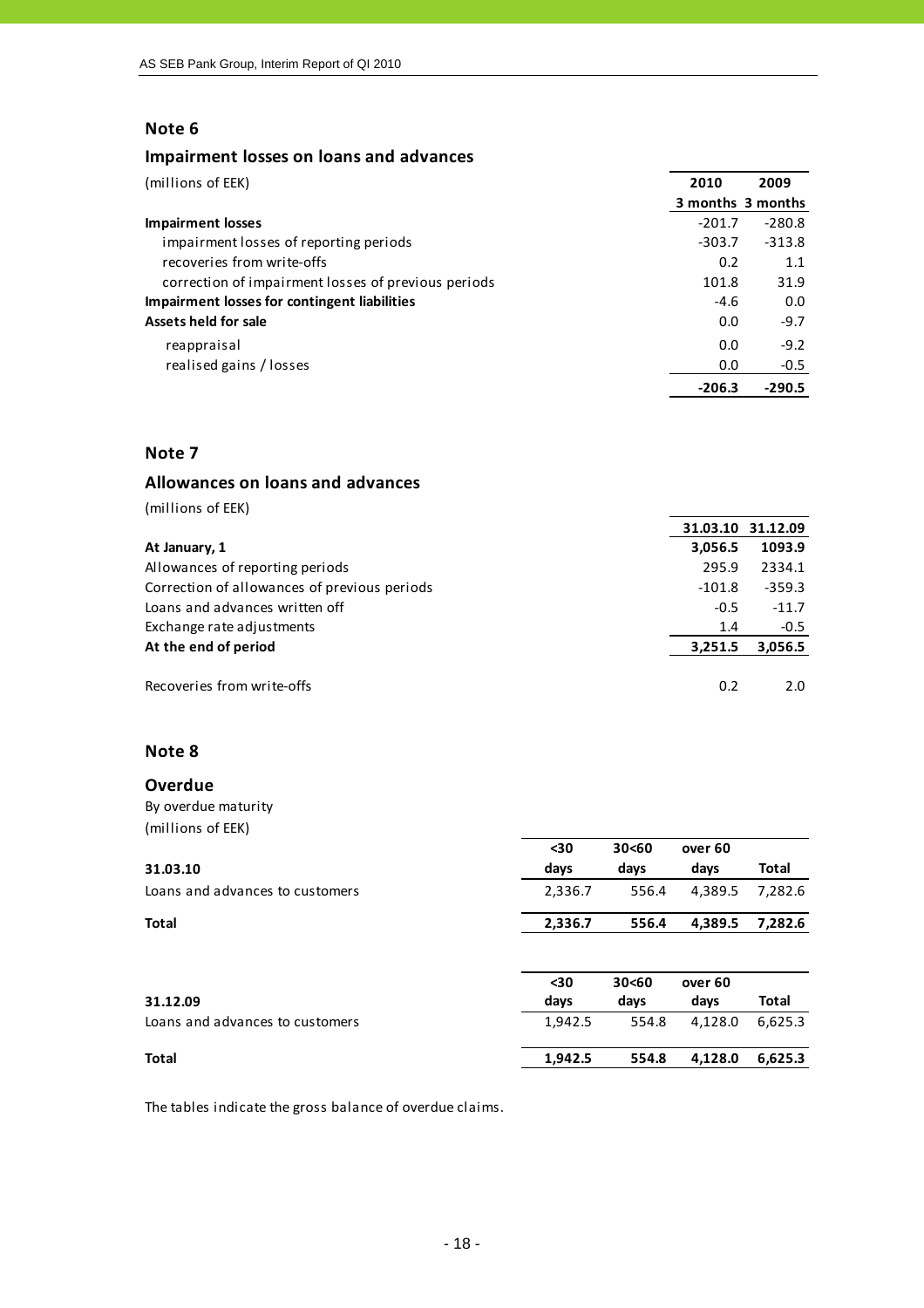# **Geographic concentration of financial assets and liabilities**

(millions of EEK)

|                      |          | Cash and Loans and | Loans     |         |        |          |           |          |             |             |             |
|----------------------|----------|--------------------|-----------|---------|--------|----------|-----------|----------|-------------|-------------|-------------|
|                      | balances | advances           | and       |         |        |          | Due to to |          |             |             |             |
| 31.03.10             | with     | to credit          | advances  |         |        |          | credit    | Due to   |             |             |             |
|                      | central  | institu-           | to custo- | Securi- | Other  | Total    | institu-  | custo-   | Other       | Total       | Contingent  |
|                      | bank     | tions              | mers      | ties    | assets | assets   | tions     | mers     | liabilities | liabilities | liabilities |
| Sweden               | 6.9      | 1,255.1            | 35.2      | 93.4    | 8.3    | 1,398.9  | 28,257.5  | 89.6     | 2,909.1     | 31,256.2    | 25.0        |
| Estonia              | 6,132.9  | 41.3               | 59,701.2  | 403.0   | 662.7  | 66,941.1 | 206.1     | 27,965.0 | 1,391.4     | 29,562.5    | 7,556.9     |
| United Kingdom       | 2.2      | 33.6               | 37.1      | 1.3     | 0.0    | 74.2     | 68.9      | 1,554.5  | 0.2         | 1,623.6     | 5.7         |
| Russia               | 3.2      | 22.9               | 9.3       | 0.0     | 0.1    | 35.5     | 10.4      | 226.2    | 1.8         | 238.4       | 1.5         |
| Germany              | 129.2    | 3,733.8            | 8.6       | 0.0     | 0.0    | 3,871.6  | 542.8     | 28.4     | 0.0         | 571.2       | 15.3        |
| United States        | 10.9     | 17.5               | 15.7      | 14.4    | 0.0    | 58.5     | 2.2       | 328.4    | 0.0         | 330.6       | 0.2         |
| Canada               | 1.7      | 0.3                | 0.0       | 0.0     | 0.0    | 2.0      | 0.4       | 9.3      | 0.0         | 9.7         | 0.0         |
| Japan                | 0.7      | 37.6               | 0.0       | 0.0     | 0.0    | 38.3     | 0.0       | 1.2      | 0.0         | 1.2         | 0.0         |
| Finland              | 0.0      | 0.5                | 290.2     | 0.0     | 1.1    | 291.8    | 1.6       | 112.9    | 0.1         | 114.6       | 17.5        |
| Latvia               | 4.2      | 3.7                | 0.2       | 0.0     | 0.0    | 8.1      | 29.3      | 22.6     | 0.2         | 52.1        | 0.0         |
| Lithuania            | 2.7      | 3.2                | 0.4       | 0.0     | 0.0    | 6.3      | 48.4      | 62.8     | 0.2         | 111.4       | 0.0         |
| Luxembourg           | 0.0      | 4.5                | 0.0       | 0.0     | 6.1    | 10.6     | 2.6       | 0.0      | 0.0         | 2.6         | 0.0         |
| Netherlands          | 0.0      | 0.1                | 9.7       | 0.0     | 0.0    | 9.8      | 0.0       | 3.2      | 0.0         | 3.2         | 0.0         |
| Other Western Europe | 6.6      | 32.9               | 42.6      | 0.1     | 0.0    | 82.2     | 39.0      | 806.5    | 0.1         | 845.6       | 12.8        |
| Other Eastern Europe | 3.7      | 18.4               | 0.7       | 0.0     | 0.1    | 22.9     | 0.2       | 23.6     | 0.2         | 24.0        | 0.0         |
| Other countries      | 67.0     | 4.9                | 14.2      | 0.0     | 158.3  | 244.4    | 0.3       | 695.7    | 130.9       | 826.9       | 1.2         |
|                      | 6,371.9  | 5,210.3            | 60,165.1  | 512.2   | 836.7  | 73,096.2 | 29,209.7  | 31,929.9 | 4,434.2     | 65,573.8    | 7,636.1     |

|                      |         | Cash and Loans and | Loans     |         |        |          |           |                   |             |             |             |
|----------------------|---------|--------------------|-----------|---------|--------|----------|-----------|-------------------|-------------|-------------|-------------|
|                      |         | balances advances  | and       |         |        |          | Due to to |                   |             |             |             |
| 31.12.09             | with    | to credit          | advances  |         |        |          | credit    | Due to            |             |             |             |
|                      | central | institu-           | to custo- | Securi- | Other  | Total    | institu-  | custo-            | Other       | Total       | Contingent  |
|                      | bank    | tions              | mers      | ties    | assets | assets   | tions     | mers              | liabilities | liabilities | liabilities |
| Sweden               | 5.6     | 9.2                | 28.3      | 111.0   | 10.1   | 164.2    | 28,849.4  | 100.8             | 2,860.9     | 31,811.1    | 26.9        |
| Estonia              | 5,233.5 | 109.4              | 61,380.7  | 347.3   | 713.0  | 67,783.9 | 191.5     | 28,206.8          | 1,103.1     | 29,501.4    | 7,876.0     |
| United Kingdom       | 2.5     | 21.2               | 39.8      | 1.2     | 0.0    | 64.7     | 80.5      | 1,472.5           | 0.3         | 1,553.3     | 5.6         |
| Russia               | 5.2     | 41.0               | 13.5      | 0.0     | 0.0    | 59.7     | 10.4      | 214.8             | 1.6         | 226.8       | 0.0         |
| Germany              | 130.4   | 4,352.6            | 5.2       | 0.0     | 0.0    | 4,488.2  | 568.2     | 50.5              | 0.0         | 618.7       | 115.3       |
| <b>United States</b> | 12.3    | 45.1               | 17.8      | 12.9    | 0.2    | 88.3     | 2.5       | 241.5             | 0.1         | 244.1       | 0.2         |
| Canada               | 1.2     | 0.1                | 0.0       | 0.0     | 0.0    | 1.3      | 3.7       | 10.6              | 0.0         | 14.3        | 0.0         |
| Japan                | 0.7     | 0.0                | 0.0       | 0.0     | 0.0    | 0.7      | 0.0       | 1.1               | 0.0         | 1.1         | 0.0         |
| Finland              | 0.0     | 0.7                | 290.3     | 3.4     | 0.5    | 294.9    | 2.6       | 120.9             | 0.2         | 123.7       | 17.5        |
| Latvia               | 4.4     | 3.6                | 0.2       | 0.0     | 0.0    | 8.2      | 25.4      | 34.4              | 3.0         | 62.8        | 0.0         |
| Lithuania            | 2.5     | 6.1                | 0.5       | 0.1     | 0.0    | 9.2      | 13.6      | 46.9              | 0.2         | 60.7        | 0.0         |
| Luxembourg           | 0.0     | 15.9               | 0.0       | 0.0     | 0.0    | 15.9     | 1.9       | 0.0               | 0.0         | 1.9         | 0.0         |
| Netherlands          | 0.0     | 0.1                | 9.7       | 0.0     | 0.1    | 9.9      | 0.0       | 3.2               | 0.1         | 3.3         | 0.0         |
| Other Western Europe | 7.0     | 16.4               | 43.2      | 0.0     | 0.3    | 66.9     | 35.4      | 628.9             | 0.2         | 664.5       | 12.6        |
| Other Eastern Europe | 3.0     | 7.4                | 0.6       | 0.0     | 0.2    | 11.2     | 0.6       | 30.0              | 0.4         | 31.0        | 1.6         |
| Other countries      | 57.7    | 4.6                | 16.5      | 0.0     | 90.2   | 169.0    | 0.3       | 661.3             | 46.5        | 708.1       | 1.0         |
|                      | 5,466.0 | 4,633.4            | 61,846.3  | 475.9   | 814.6  | 73,236.2 |           | 29,786.0 31,824.2 | 4,016.6     | 65,626.8    | 8,056.7     |

Contingent liabilities in Note 9 and Note 10 includes guarantees and pledges, loan commitments, stand‐by loans and other irrevocable transactions.

Securities in Note 9 and Note 10 includes Financial assets held for trading, Financial assets designated at fair value through profit or loss, Available‐for‐sale financial assets, Investments in associates.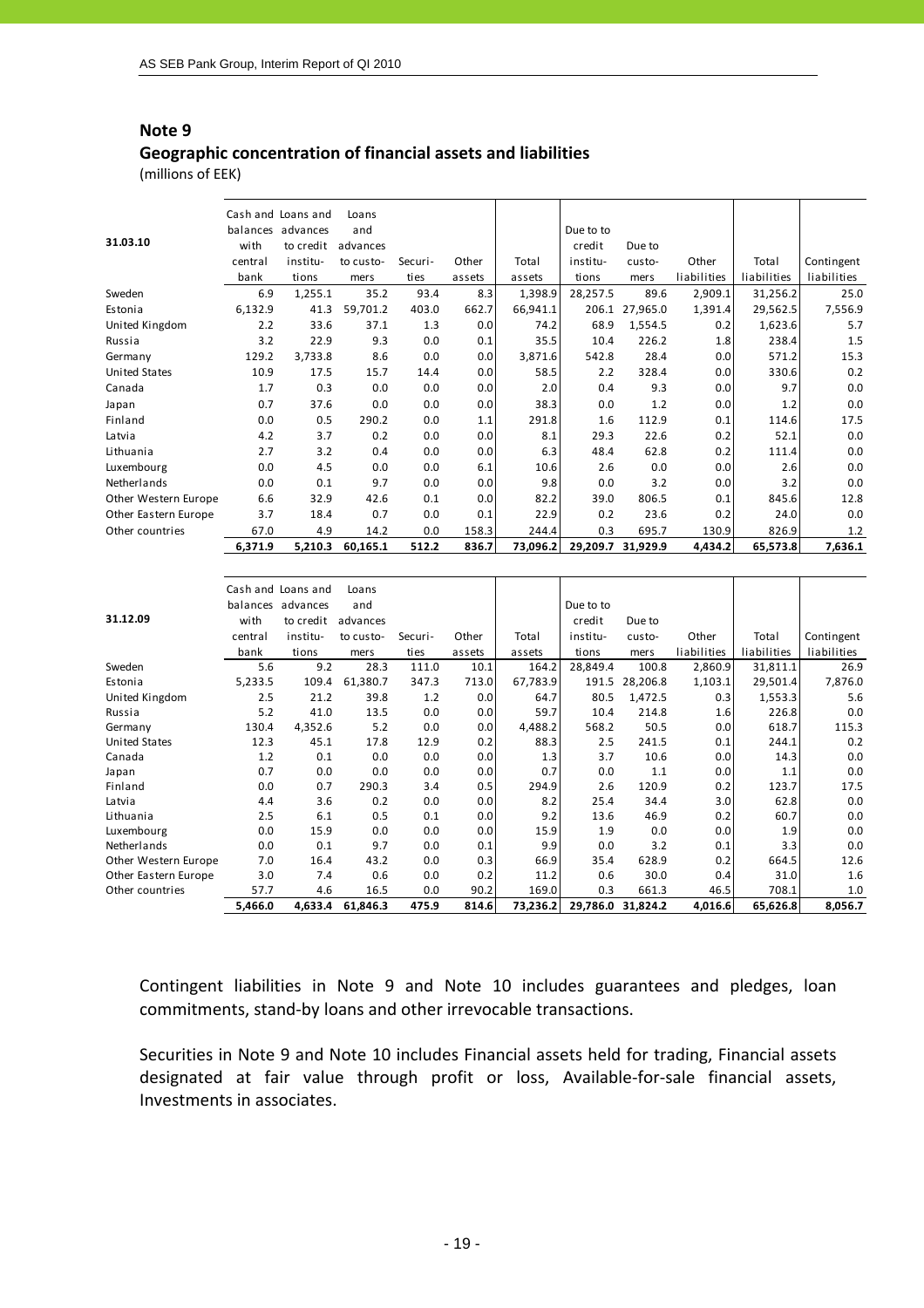# **Note 10 Concentration of financial assets and liabilities by economic sector** (millions of EEK)

|                                              | In the statement of financial position                     |                                  |         |
|----------------------------------------------|------------------------------------------------------------|----------------------------------|---------|
| 31.03.10                                     | Cash and loans to central bank,<br>credit institutions and | Contingent<br><b>liabilities</b> |         |
|                                              | customers                                                  | <b>Securities</b>                |         |
| Finance                                      | 11,660.8                                                   | 55.6                             | 1,125.4 |
| Real estate                                  | 11,403.8                                                   | 1.3                              | 114.4   |
| Industry                                     | 4,530.9                                                    | 23.7                             | 1,201.1 |
| Trading                                      | 3,128.6                                                    | 21.5                             | 642.4   |
| Energy, gas and steam plants                 | 2,714.2                                                    | 0.0                              | 1,097.7 |
| Transport                                    | 2,571.7                                                    | 0.0                              | 336.6   |
| Government and state defence                 | 1,773.0                                                    | 0.7                              | 301.7   |
| Agriculture, fishing, forestry               | 1,444.3                                                    | 0.0                              | 81.1    |
| Hotels, restaurants                          | 1,075.6                                                    | 0.0                              | 12.1    |
| Construction                                 | 984.2                                                      | 0.0                              | 1,001.1 |
| Health services, social work                 | 713.4                                                      | 0.0                              | 98.9    |
| Administration and assistance                | 698.8                                                      | 0.0                              | 125.5   |
| Art, show business, leisure                  | 506.0                                                      | 0.0                              | 33.5    |
| Education                                    | 335.8                                                      | 0.0                              | 109.2   |
| Water supply, canalisation, waste management | 282.8                                                      | 0.0                              | 33.5    |
| Professional, science and technical work     | 245.4                                                      | 0.0                              | 88.2    |
| Information and telecommunication            | 227.6                                                      | 16.6                             | 89.5    |
| Mining                                       | 136.6                                                      | 0.0                              | 5.3     |
| Exterritorial organisations                  | 0.1                                                        | 0.0                              | 0.4     |
| Other government & social services           | 711.9                                                      | 17.7                             | 57.4    |
| Individuals                                  | 29,853.3                                                   | 0.0                              | 1,081.1 |
| Derivatives                                  | 0.0                                                        | 375.1                            | 0.0     |
| Allowances                                   | $-3,251.5$                                                 |                                  |         |
|                                              | 71,747.3                                                   | 512.2                            | 7,636.1 |

#### - 20 -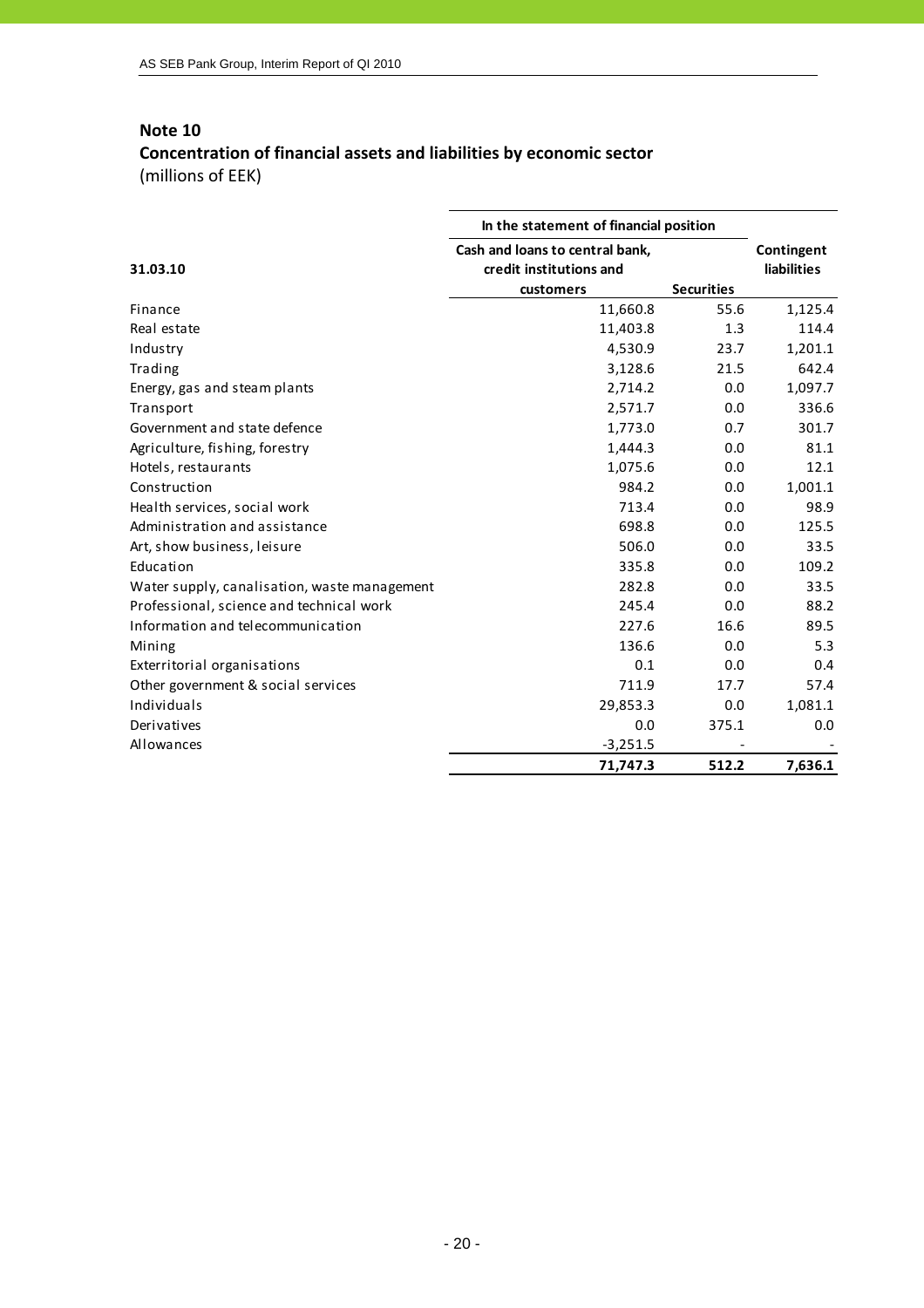|                                              | In the statement of financial position |                    |         |
|----------------------------------------------|----------------------------------------|--------------------|---------|
|                                              | Cash and loans to central bank,        | Contingent         |         |
| 31.12.09                                     | credit institutions and                | <b>liabilities</b> |         |
|                                              | customers                              | <b>Securities</b>  |         |
| Real estate                                  | 11,212.3                               | 1.2                | 129.4   |
| Finance                                      | 10,184.8                               | 52.0               | 316.3   |
| Industry                                     | 4,481.3                                | 16.9               | 1,467.3 |
| Trading                                      | 3,900.4                                | 20.6               | 868.8   |
| Transport                                    | 3,013.1                                | 0.0                | 301.3   |
| Energy, gas and steam plants                 | 2,545.0                                | 0.0                | 1,842.2 |
| Government and state defence                 | 1,784.4                                | 0.7                | 335.5   |
| Agriculture, fishing, forestry               | 1,605.4                                | 0.0                | 75.5    |
| Construction                                 | 1,094.6                                | 0.0                | 1,027.4 |
| Hotels, restaurants                          | 1,039.3                                | 0.0                | 5.6     |
| Health services, social work                 | 822.0                                  | 0.0                | 105.6   |
| Administration and assistance                | 595.2                                  | 0.0                | 96.3    |
| Art, show business, leisure                  | 539.2                                  | 0.0                | 32.3    |
| Water supply, canalisation, waste management | 335.6                                  | 0.0                | 50.7    |
| Education                                    | 329.0                                  | 0.0                | 95.8    |
| Professional, science and technical work     | 261.0                                  | 0.0                | 63.8    |
| Information and telecommunication            | 244.3                                  | 15.1               | 88.8    |
| Mining                                       | 135.8                                  | 0.0                | 5.5     |
| Exterritorial organisations                  | 0.1                                    | 0.0                | 0.5     |
| Other government and social services         | 774.9                                  | 17.7               | 32.8    |
| Individuals                                  | 30,104.5                               | 0.0                | 1,115.3 |
| Derivatives                                  | 0.0                                    | 351.7              | 0.0     |
| Allowances                                   | $-3,056.5$                             |                    |         |
|                                              | 71,945.7                               | 475.9              | 8,056.7 |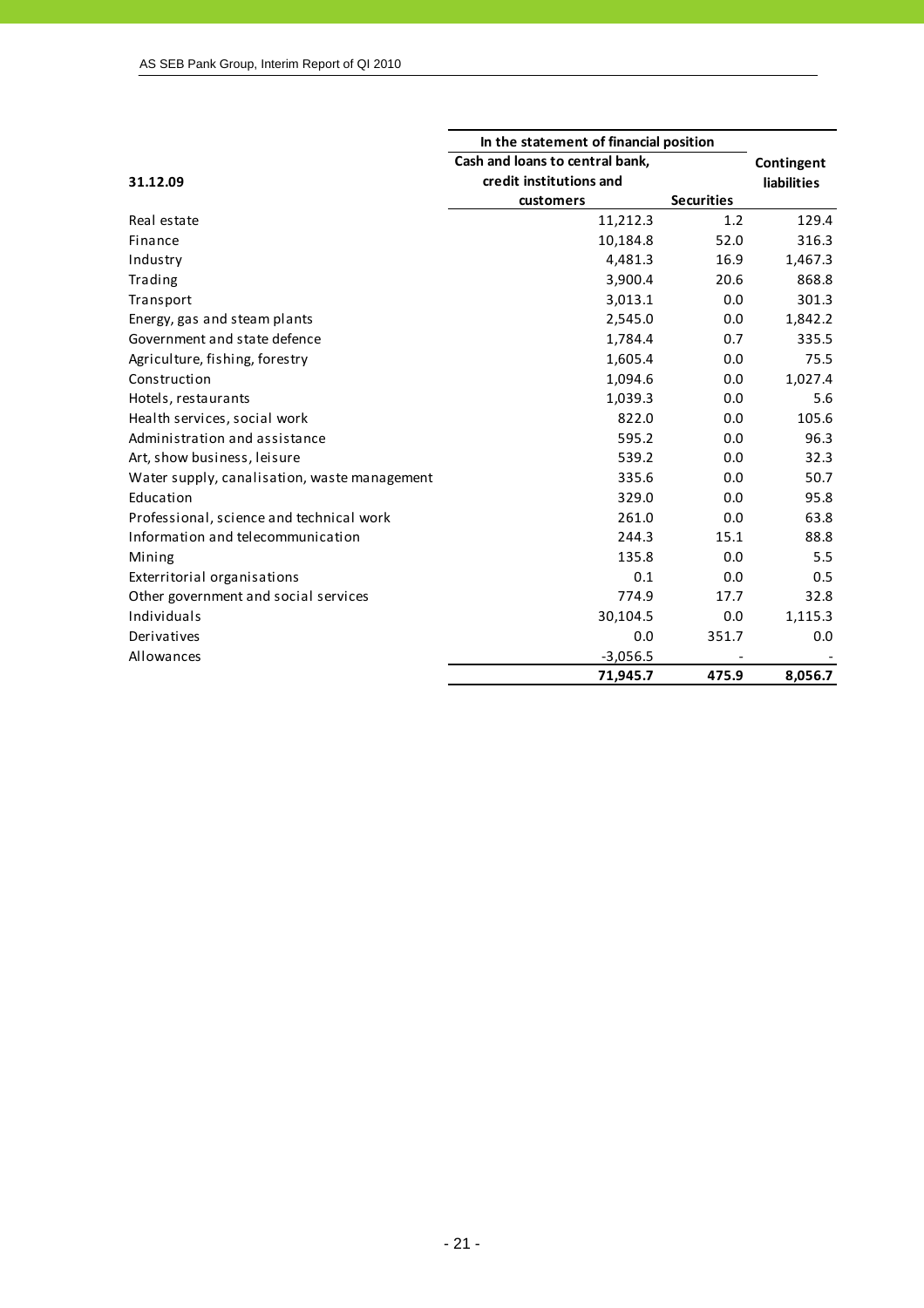#### **Discontinued operations**

#### (millions of EEK)

The assets and liabilities related to AS SEB Elu‐ ja Pensionikindlustus and OÜ Estectus have been presented as discontinued operations following the approval of the Group´s management on a proposal for the sale, respective decisions were made on December 2009. The sale of AS SEB Elu‐ ja Pensionikindlustus has been completed in January 2010 and sale of OÜ Estectus ‐ in February 2010.

### **A) Assets classified as discontinued operations**

|                                                       | 31.03.10 | 31.12.09 |
|-------------------------------------------------------|----------|----------|
| Loans and advances to credit institutions             | 0.0      | 54.8     |
| Loans and advances to customers                       | 0.0      | 2.3      |
| Financial assets held for trading                     | 0.0      | 9.7      |
| Financial assets at fair value through profit or loss | 0.0      | 1,050.4  |
| Other assets                                          | 0.0      | 14.7     |
| Property, plant and equipment                         | 0.0      | 2.0      |
| Investment properties                                 | 0.0      | 27.0     |
|                                                       | 0.0      | 1.160.9  |

#### **B) Liabilities included in assets classified as discontinued operations**

|                       | 31.03.10 | 31.12.09 |
|-----------------------|----------|----------|
| Financial liabilities | 0.0      | 626.4    |
| Provisions            | 0.0      | 680.4    |
|                       | 0.0      | 1,306.8  |

# **C) Net profit from discontinued operations**

| Income from insurance activities                                            | 2010     | 2009     |
|-----------------------------------------------------------------------------|----------|----------|
|                                                                             | 3 months | 3 months |
| Net insurance premium revenue                                               | 0.0      | 45.0     |
| Income from investments                                                     | 0.0      | 9.2      |
| Fee income from investment contracts                                        | 0.0      | 3.8      |
| Net insurance claims and disbursements                                      | 0.0      | $-37.9$  |
|                                                                             |          |          |
| Income from insurance activities                                            | 0.0      | 20.1     |
|                                                                             |          |          |
| Personnel expenses                                                          | 0.0      | $-4.4$   |
| Other expenses                                                              | 0.0      | $-3.3$   |
|                                                                             |          |          |
| Depreciation, amortisation and impairment of tangible and intangible assets | 0.0      | $-0.1$   |
|                                                                             |          |          |
| Net profit from discontinued operations                                     | 0.0      | 12.3     |